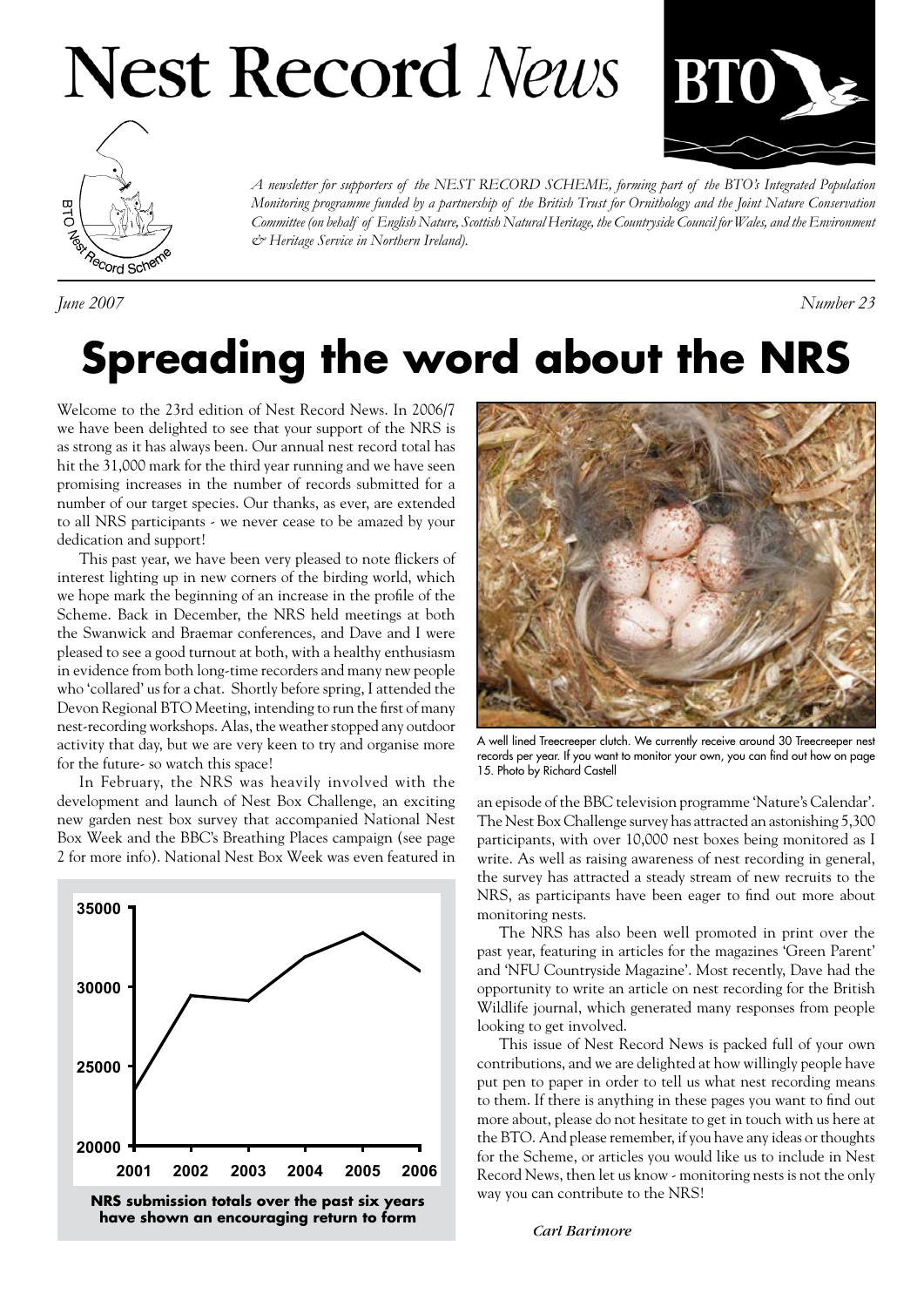# **News from the Nest Records Unit**

#### **Nest Box Challenge**

National Nest Box Week has now become a traditional date in the BTO's calendar, and hopefully in yours too, but this year the week-long celebration of nest boxes for garden birds was taken to an entirely new level with the involvement of the BBC's Breathing Spaces Campaign. By the time Valentine's Day arrived, National Nest Box Week had been featured on the BBC's Breathing Spaces web site and promoted all over the UK at BBC local radio events. National Nest Box Week even got a mention on the BBC television programme 'Nature's Calendar', broadcast the weekend before the activities began. To compliment National Nest Box Week, the BTO and the BBC have set up a completely new on-line survey known as 'Nest Box Challenge', which allows participants to register boxes they have erected in their gardens and then to monitor them over the season, reporting their findings via the Nest Box Challenge web-pages.

So far, the survey has been a fantastic success, with over 5,300 participants registering more than 10,000 nest boxes for a variety of species. Maps showing the distribution of registered boxes, and the stage of nesting activity across the country are updated live on our web-pages, so if you have not yet visited the Nest Box Challenge web-pages, do have a look at http://www. bto.org/nbc/index.htm

Those of you who were already aware of the survey may have wondered why the BTO is running a scheme that appears to compete with the long-running NRS. In fact, the two are complementary. Nest Box Challenge serves as a way of getting a large number of garden ornithologists involved in collecting very basic productivity data. Participants are asked to record whether or not their box is occupied, but do not necessarily look inside. Those that do can record counts of eggs and chicks, but for simplicitiy's sake do not use the status code system. The productivity information collected under Nest Box Challenge is therefore less detailed, so if you're already involved with the NRS, please do not register the same sites for Nest Box Challenge.

 The new survey benefits the NRS in many ways, promoting the need to monitor active birds' nests, acting as a source of new NRS recruits and serving as a trial for the submission of productivity data on-line.

#### **Nest record milestones passed in 2006**

25,000th Tree Sparrow - Mike Netherwood & Mick Cook

- 10,000th Barn Owl John Middleton
- 7,000th Redstart Peter Wilson
- 4,000th Stonechat John Callion
- 4,000th Wheatear Dave Fulton
- 800th Long-eared Owl Bob Swann & Son
- 300th Red Kite Derek Holman
- 200th Gadwall Jill Warwick

#### **Hitting the deadline**

Contrary to the laying dates of many of our nesting birds, the average arrival date of your nest records is getting later and later! For 2006, over 10% of the annual submission was received after February 2007. To put this into context, even though the overall totals for the past three years have been very similar, the 2004 total surpassed the 30,000 mark on the 28th February, the 2005 total only surpassed the 30,000 mark by mid-March, and the 2006 total didn't reach 30,000 until the 13th April, a month-and-a-half later than in 2004. Next year, we would very much like to produce Nest Record News in time for the beginning of the nest recording season, around the 1st April. Naturally we would like to print full species totals for the season, but to do so we'd need to receive everyone's records at least a month beforehand. In addition, we can't begin producing the annual trends until we have received most of the records. So, please help us to help the Scheme by sending in your records before the end of February!

#### **New NRS leaflets**

Last summer the Nest Record Scheme took delivery of our first ever stack of full-colour NRS leaflets. The leaflet briefly explains what the Scheme is about and how to get involved and it is ideal for use at promotional events and bird club meetings. If you'd like a batch of leaflets to distribute at events going on near you, please do get in touch.

### **Contents**

Please send any articles or letters to the Nest Records Officer, address on the back page. Thanks to Mandy T Andrews for helping to DTP the newsletter.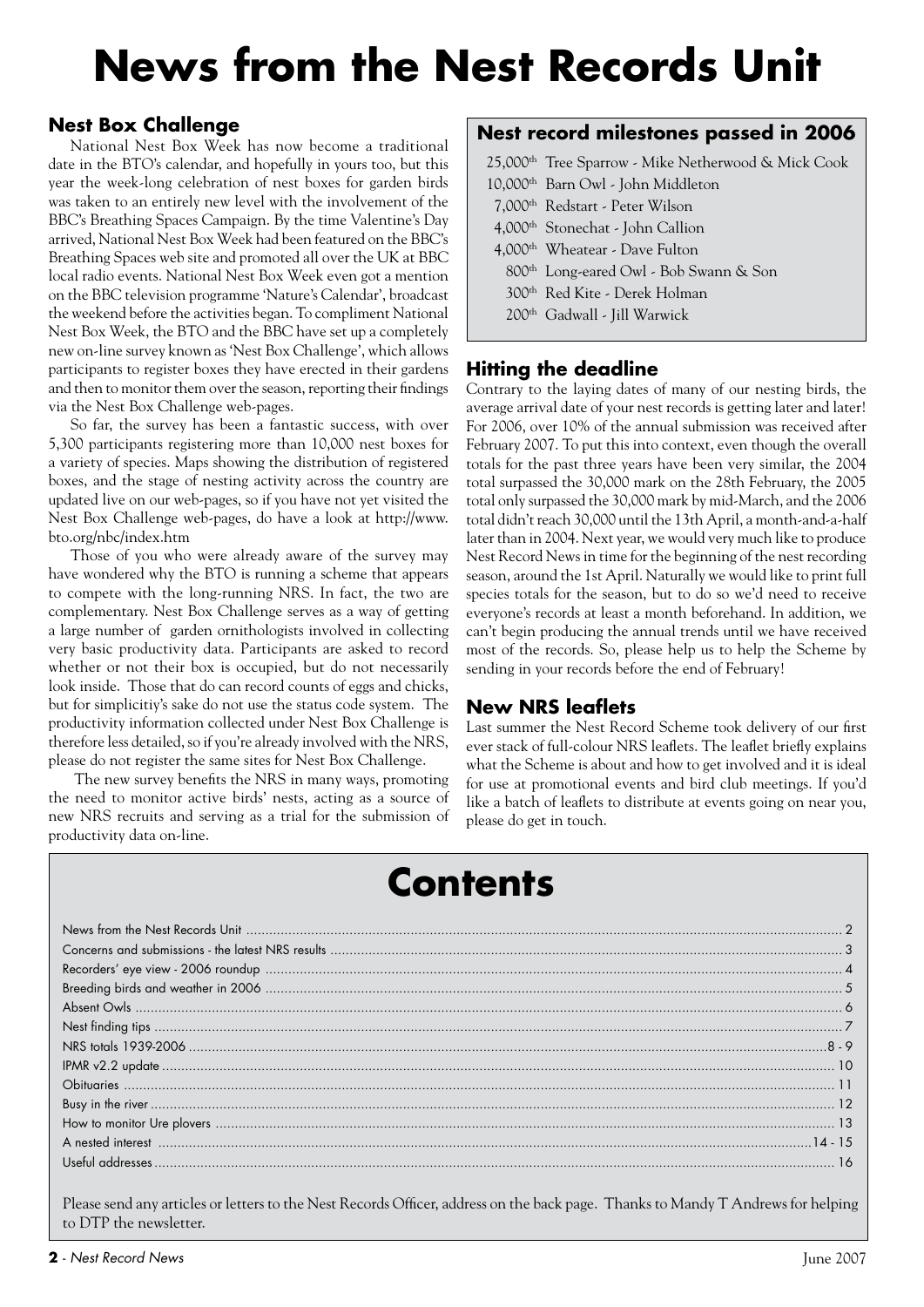### **Concerns and submissions – the latest NRS results**

With the new Breeding Birds in the Wider Countryside Report now available on-line, Dave Leech looks at the latest analyses of the NRS data and at *the submissions for 2006.*

#### **Latest breeding trends**

Spring is a very confusing time of year for Nest Record Unit staff. While we're searching for nests in 2007, we're busy sorting out the inputting of data from 2006 and reporting on breeding trends for the thirty years leading up to 2005! The latter have just been published on-line in the form of the Breeding Birds in the Wider Countryside Report (WCR), which brings together information about population trends and breeding success from the NRS, the Breeding Bird Survey (BBS) and Constant Effort Scheme (CES) ringing. The NRS trends really are one of the most important and valuable fruits of your labours, so it's definitely worth having a look at what your efforts are enabling us to say about the UK's birds at **www.bto.org/birdtrends2006**.

We receive enough data to allow us to calculate annual trends in productivity for around 90 species each year. The latest results show that of this group, 17 species, including Spotted Flycatcher and Moorhen, have displayed significant decreases in clutch size since the mid-1960s while the brood sizes of 19 species, including House Sparrow, Starling and Whitethroat, have also decreased significantly. We also calculate trends in failure rates at both the egg and the nestling stages, and these are increasing for 13 and nine species respectively. The trends can be found on the individual species pages of the WCR and are summarised in the 'Results Overview'.



Now the norm? Kestrel brood sizes have declined and more nests are now only fledging three young instead of four or five. Photo by Richard Castell.

#### **Additions to the NRS Concern List**

Each year, the NRS Concern List highlights those species that are both displaying a decrease in some aspect of productivity and declining in abundance. This doesn't necessarily mean that a reduction in breeding success is responsible for the drop in numbers, but it is an indication that more research could usefully be focussed on these species. There are currently 21 species on

the list, of which five were added after the most recent analyses. Kestrel brood sizes have declined over the last 15 years, suggesting that more pairs are producing broods of three fledglings rather than four or even five, a worrying trend as numbers appear to be falling across the UK, particularly in Scotland. Bullfinch, which dropped off the list last year, has appeared back on it due to an increase in the incidence of clutch failures, and Tree Pipit, Whinchat and Corn Bunting have also been added, although the trends for these three species are based on small sample sizes and should be interpreted with care. You can read more about the species on the Concern List on-line at **www.bto.org/survey/nest. records/results.htm**.

#### **The 2005 season**

Laying was delayed for both Blue Tit and Oystercatcher, although Grey Wagtail managed to make an unusually early start. Nightjar, Wren and Yellowhammer clutches were noticeably small, as were the brood sizes of both Common Buzzard and Tree Sparrows. In contrast, Barn Owl, Jackdaw and Blackbird all had larger broods than the breeding trends over the previous 30 years might have predicted. Failure rates were higher than expected for several wader species, resident hole-nesting passerines such as tits and sparrows, and Dunnock, while Great Spotted Woodpecker, Kestrel, Reed Warbler and many corvid species experienced above average nesting success.

#### **Submissions in 2006**

A quick glance at the record totals in the centre pages of this edition of Nest Record News reveals some interesting submission trends. The totals for waders were lower than in previous years for almost all species, particularly for Oystercatcher, Redshank and Common Snipe, and submissions for Tawny Owl and Barn Owl reflected the low vole numbers and resulting reduction in occupancy rates that were reported across the country in 2006. Submissions for hole-nesting passerines such as tits, Pied Flycatcher and House Sparrow were also lower than they had been in 2005 and the decline in records for common, open-nesting passerines continued, with a drop in the number received for Blackbird, Song Thrush, Wren, Dunnock, Chaffinch and Greenfinch. Declines were also apparent for some of the more specialist open-nesters, with the number of records submitted for Chiffchaff and Willow Warbler also lower than in 2005.

Conversely, totals for a range of open nesters, including Mistle Thrush, Long-tailed Tit, Whitethroat and Reed Bunting, increased and the same trend was apparent for some of our scarcer cavity-nesters, such as Marsh Tit, Willow Tit and Tree Sparrow. Submissions were up for project species such as Swallow and Dipper, and also for Little Owls, the latter perhaps benefiting from the absence of competition from the larger Strigiforms.

#### **Thank you**

We can never say it enough – thank you so much to everybody who has invested their time and effort to support the NRS and we hope you're all having an enjoyable and productive season in 2007.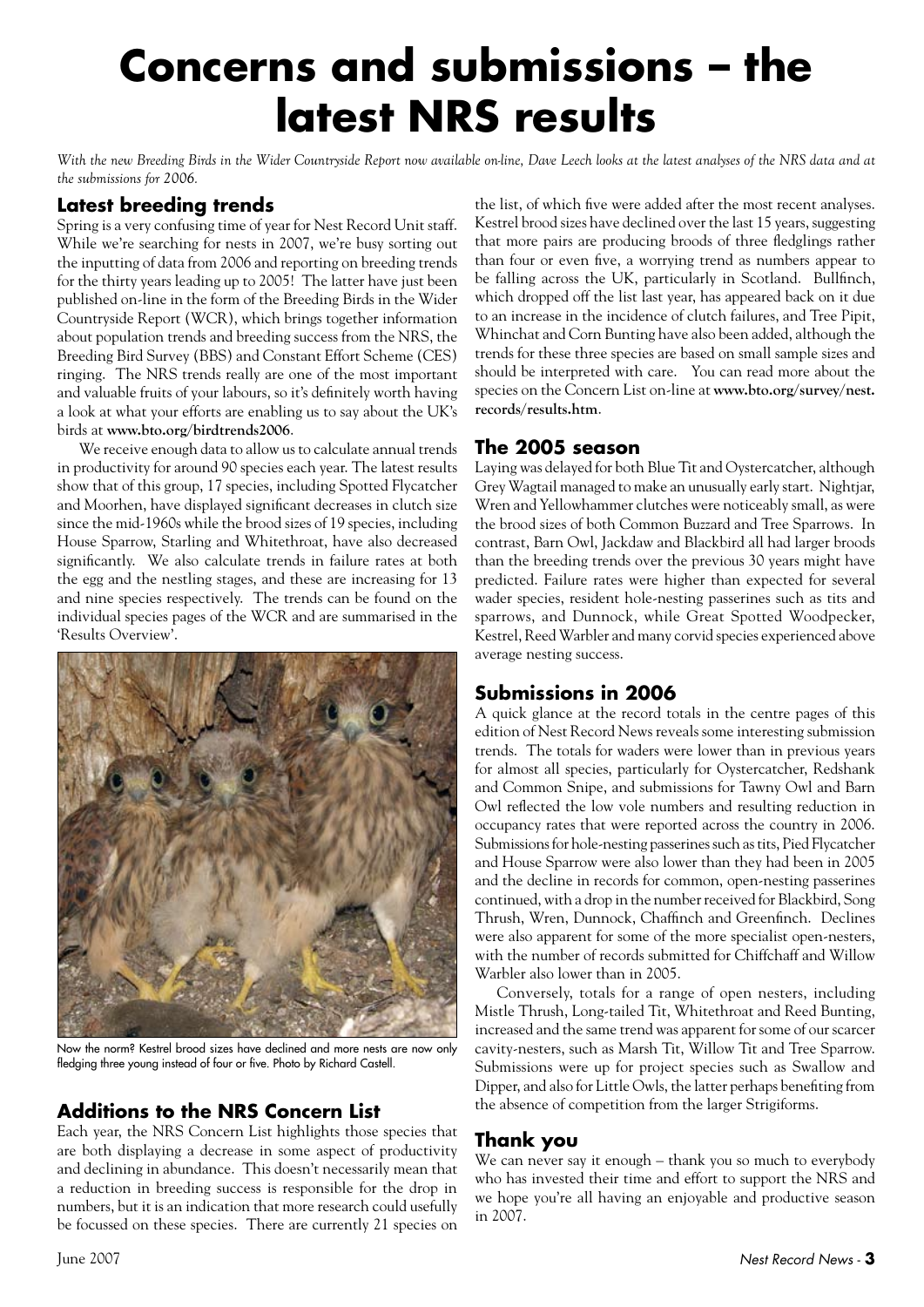# **Recorders' eye view - 2006 roundup**

*Here's a selection of your comments about the 2006 season, taken from the letters and e-mails we receive. Your nest records are what we use to find out about our breeding birds, of course, but your own thoughts provide us with a much needed 'grass-roots' feel for how the season is unfolding. So, if you have any views or opinions on your nest recording, please do let us know!*

#### **Nestbox species**

In 2006, both Kevin Briggs (Lancs) and the EA Devon Nestbox Group noted the effect of persistent rain on titmice in May. The Blue Tits monitored by the EA Devon Group, who have three nestbox sites at Yarner Wood, Bovey Valley and Neadon Cleave, felt the effects of a May that was 72% wetter than average, with occupancy rates below average and the lowest number of young fledged since 1998. This was also attributed to a higher number of nests predated by Great-spotted Woodpeckers. Kevin Briggs, too, felt the season had been relatively poor; his Blue Tits laid later than average, clutch sizes were smaller, and many broods were found deserted or dead, possibly due to the weather.

Despite this, many others reported a good year for Blue Tits. DW Oliver (Fife), came across average sized broods and felt his birds had an 'OK' year overall. Steve Thompson (Herts) had higher than average Blue Tit box occupancy at his excellent new nestbox site on John O' Gaunt Golf Course and Major Counsell from the Birch Wood Association (Kent) similarly reported high occupancy and a high rate of nesting success.

There were more mixed fortunes in 2006 for Great Tit. John O' Gaunt Golf Course had a similar occupancy rate to 2005, whilst EA Devon Group noted above average occupancy rates but very low fledging success, the lowest since 1987 at Yarner Wood. On the other hand, the Birch Wood Association reported the lowest occupancy rates on their patch for three years, but relatively high nesting success.

Pied Flycatchers returned to the three EA Devon Group sites in abundance in 2006, with the highest nestbox occupancy since 1996. However, both average clutch size and nest success rates were below average. As with their Blue Tits, the drop in nesting success was partly due to frequent visits by Great-spotted Woodpeckers. On all three of their sites, the Group noticed later nesting than usual by Pied Flycatchers but, although late nests at their sites have often been seen to fail, these were all successful. Overall, however, the total number of young fledged from the three sites was around the average.

#### **Open nesters**

The May rain took its toll on open nesting passerines too. DW Oliver saw broods of Goldcrest and Dunnock abandoned very close to fledging because of "incessant rain." Paul Virgin, from the Parc Taf Bargoed Nest Record Scheme also saw several Goldcrest and Chaffinch failures due to storm damage.

Many common open-nesting species found good fortune in 2006. Kevin Briggs noted that Wren, Robin, Blackbird, Song Thrush and Linnet all had high rates of nesting success on his patch; his Robins fledged 4.2 young per nest on average. DW Oliver saw 10 young fledge from 12 Dunnock nests. The most common observation was an apparent drop in predation pressure, even amongst the more exposed nesters. Alan Burgess (Cheshire) commented in 2005 about the extent of nest predation on his site, but in 2006 he found it to be nowhere near as prevalent or systematic. In his fascinating annual report, he remarked that he had seen "...much more casual plundering that took only a sample of the available fare." Overall on his site, he recorded a higher rate of nesting success, with fewer replacements. Even his Blackbirds enjoyed their most productive season since arriving on his patch seven years ago.

Reports on the Swallow season were typically mixed. Just as Max Meadows noted that Swallows and House Martins had "another disastrous year" on his patch and Alan Burgess observed a "disturbingly poor" season, DW Oliver saw no problems with his nesting birds.



Top: An Oystercatcher on eggs. Bottom: A traditional Oystercatcher nest in shingle. But is it now just as worthwhile checking the nearby maize field? Photos by Derek Belsey and Chris & Elspeth Rowe.

#### **Moorhens and Oystercatchers**

Just as rain was seen to catch out many titmice in May, so the hot weather in June and July prompted a return to drought conditions for many waterfowl. William Kennedy (Northern Ireland) noted that the Moorhens nesting on his local pond were "high and dry" by June and Max Meadows (Essex) reported that the drying up of many local water bodies caused the river and village pond on his patch to become "grossly overcrowded" with "too many fights for any successful nesting attempts."

We don't receive many letters about Oystercatchers, but Kevin Briggs had some interesting observations to make about his study site in the Lune Valley (Lancs). The birds nesting on shingle by the river had the worst breeding season Kevin had seen in 30 years. Of 40 nests, 10 were flooded, 21 predated, seven trampled by livestock, with only three young fledged from the remainder. However, he also noted that the birds in his study site were spreading out into new habitat, notably maize fields. Of the seven nests he found in maize fields, six hatched young, with 19 eggs overall and 12 young fledged. Kevin remarked that this change was in evidence "...all over the North-West now." Something to watch out for, perhaps?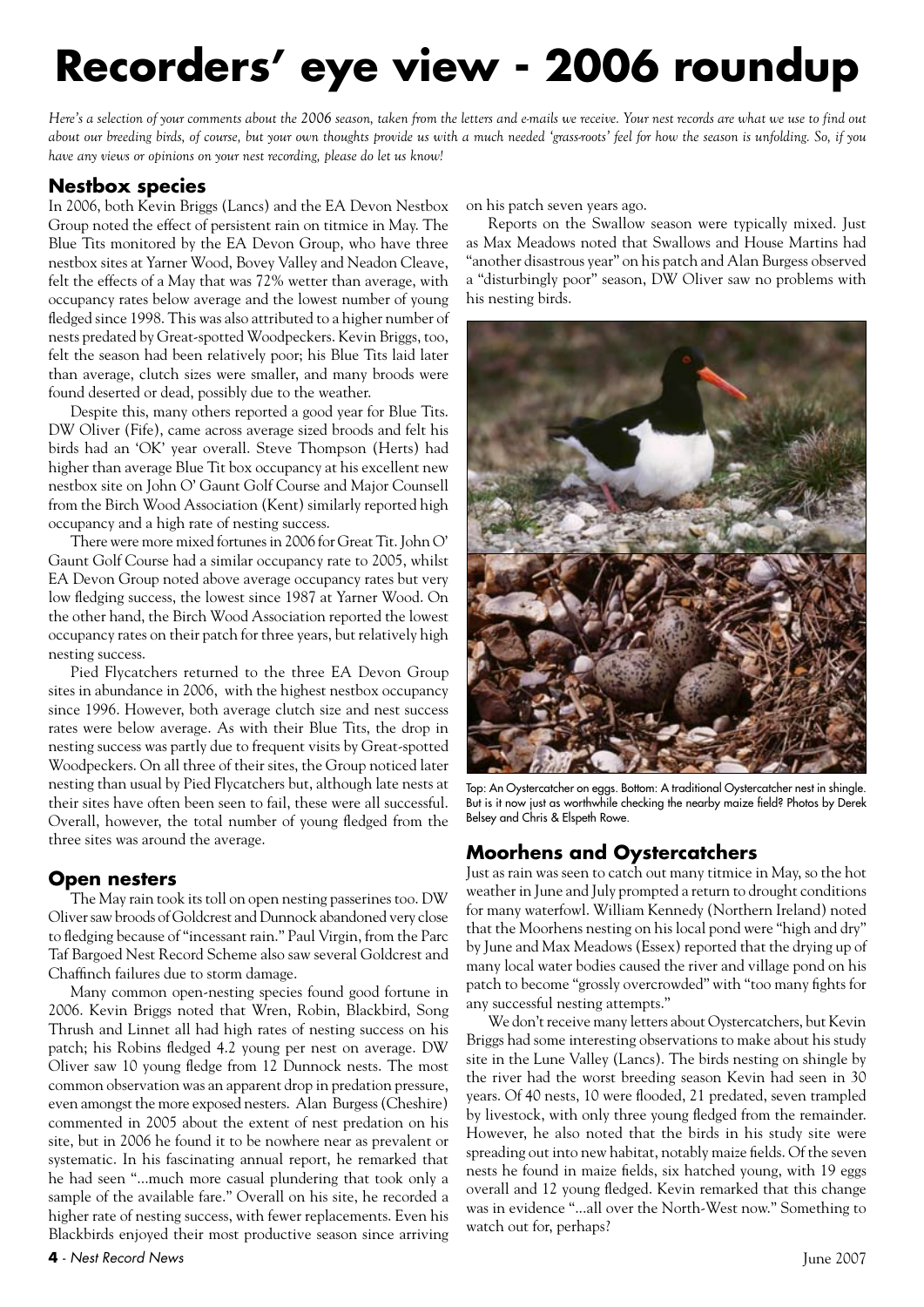# **Breeding birds and weather in 2006**

*BTO Research Biologist, David Glue, chronicles the weather patterns affecting the UK in 2006 and comments on the timing, scale and severity of key meteorological events that impacted on the nesting success of breeding birds, as reported to the NRS by nest recorders, ringers and birdwatchers.*

#### **Cold dry winter checks early breeding attempts**

New Year nesting activity in 2006 got off to a slow start, possibly hindered by the poor condition of adult birds following the coldest mid-winter since 1995/96. By Saint Valentine's Day a meagre nine species had been reported to the NRS as being with active nests, fewer than one-half that reported in the previous two years. Blackbird, Mistle Thrush, Wren and Raven were the highlights.

Brief, milder 'spring-like' spells in third week of January and mid-February, the product of westerly Atlantic airflows, prompted short-term displaying and nest refurbishment by Golden Eagle, Goshawk, Mandarin, corvids, woodpeckers, Ring-necked Parakeet and Crossbill, among other species, but overall the

coldest March since 1996 saw nesting operations for many species retarded by 2-3 weeks, recalling a more 'traditional' old-fashioned calendar.

#### **Lack of rain retards vegetation growth**

Cool westerly winds sweeping the UK in early April, with regular night frosts, prolonged the wintery 'feel'. However, growing warmth in late April, with temperatures topping 19.7°C (Sussex) on the 21st, finally triggered vigorous displaying and nesting operations by resident birds.

Small rodent numbers were very low in many areas in 2006, possibly not helped by the fact that vegetation growth had been further stunted by the lack of rain, and the impacts of reduced prey availability were evident further up the food chain. Buzzard, Red Kite and Kestrel Owl locally failed to breed at all.

were slow to egg-lay in parts and pairs of A uncompleted clutch of Blackbird eggs. Reports of early Blackbird Barn Owl, Tawny Owl and Long-eared nests were far fewer in the 2006 season than in 2005. Photo by Kate Risely.

Tinder dry habitats in spring 2006 sparked off destructive fires on coastal grassland, heath and moor habitat in many counties, affecting key sites for chat, pipit and Dartford Warbler. Regular head winds over much of Northern Europe contributed to a 'late' spring for many summer visitors, with some slow to return to traditional haunts, including the short-haul Chiffchaff, and some trans-Saharan migrants, notably Cuckoo, Lesser Whitethroat, Sedge Warbler and Redstart.

#### **Late spring rains swamp Sand Martin and Common Sandpiper**

Genuine 'summer-like' heat nosed up from Iberia in the first week of May, contributing to the warmest first-half of the month since 1945. Hot south-easterly winds swept waves of 'over-shooting' Continental vagrants, notably Bee-eater, Great Reed Warbler, Woodchat Shrike, Spoonbill and southern herons, into the UK and attention was drawn to potential colonists. Scop's Owl summered in the Oxford village of Thrupp, the first 'stayer' since

1980. Black-winged Stilt eventually settled at Martin Mere WWT Reserve (Lancs) and laid eggs, though the clutch failed to hatch.

Parched habitats and low water levels, combined with few soil invertebrate foods, posed ongoing problems for nesting corvids, thrushes, Robin and Starling, with locally heavy brood failures; Badger, Fox, Weasel and Pine Martin suffered similarly. On the other hand, spring 2006 did lack the sharp late spring frosts and severe gale force winds that troubled breeding titmice, warblers and corvids in 2005.

Thundery showers from mid-May, the wettest since 1979, were initially welcomed but rapidly rising water tables sadly led to heavy clutch and brood losses amongst some study populations, including riverside nesters such as Kingfisher, Sand Martin and

> Common Sandpiper, and heath and moor nesters such as Lapwing, Red Grouse and Skylark, though many of the latter were able to repeat lay.

#### **Mid-summer scorcher curtails waders, wagtails and warblers**

Dominant high pressure centred over. or west of, the UK throughout much of June and into July gave rise to heat waves, with daily temperatures 2.1°C above average, the sunniest and driest mid-summer since 1995. The surreal 'Mediterranean-like' heat baked already-parched habitats, adversely affecting nesting attempts in wetlands, gardens, farmland and heath. A lack of food and exposed vulnerable nests were major factors, while broods inside farm buildings and nest boxes were all exposed to searing heat. Avocet, Curlew and Lapwing struggled, having re-laid following the late spring washout, and in some areas vacated their breeding haunts prematurely. Similarly,

by mid-July, feather-worn thrushes, Robin, Dunnock and certain warblers halted nesting operations and were quick to commence moult. On the positive side, the warmth generated hitherto limited supplies of aerial insect foods, helping Swift, hirundines and Hobby to rear successful families.

Red Grouse and Grey Partridge suffered during the cool rains of late spring, the Glorious Twelfth in August proving a damp squib. However, relieving monsoon-like downpours in mid-July and August, combined with welcome Indian summer warmth in September, helped a scattering of Stock Dove, Woodpigeon, Barn Owl, Reed Warbler and Yellowhammer to fledge late broods.

For many UK breeding birds in 2006, then, the season appeared slow to ignite and swift to close. Data collected by nest recorders last year are currently being computerised in preparation for the upcoming annual analyses of breeding trends, the results of which will be available in the next Breeding Birds in the Wider Countryside Report (www.bto.org/birdtrends).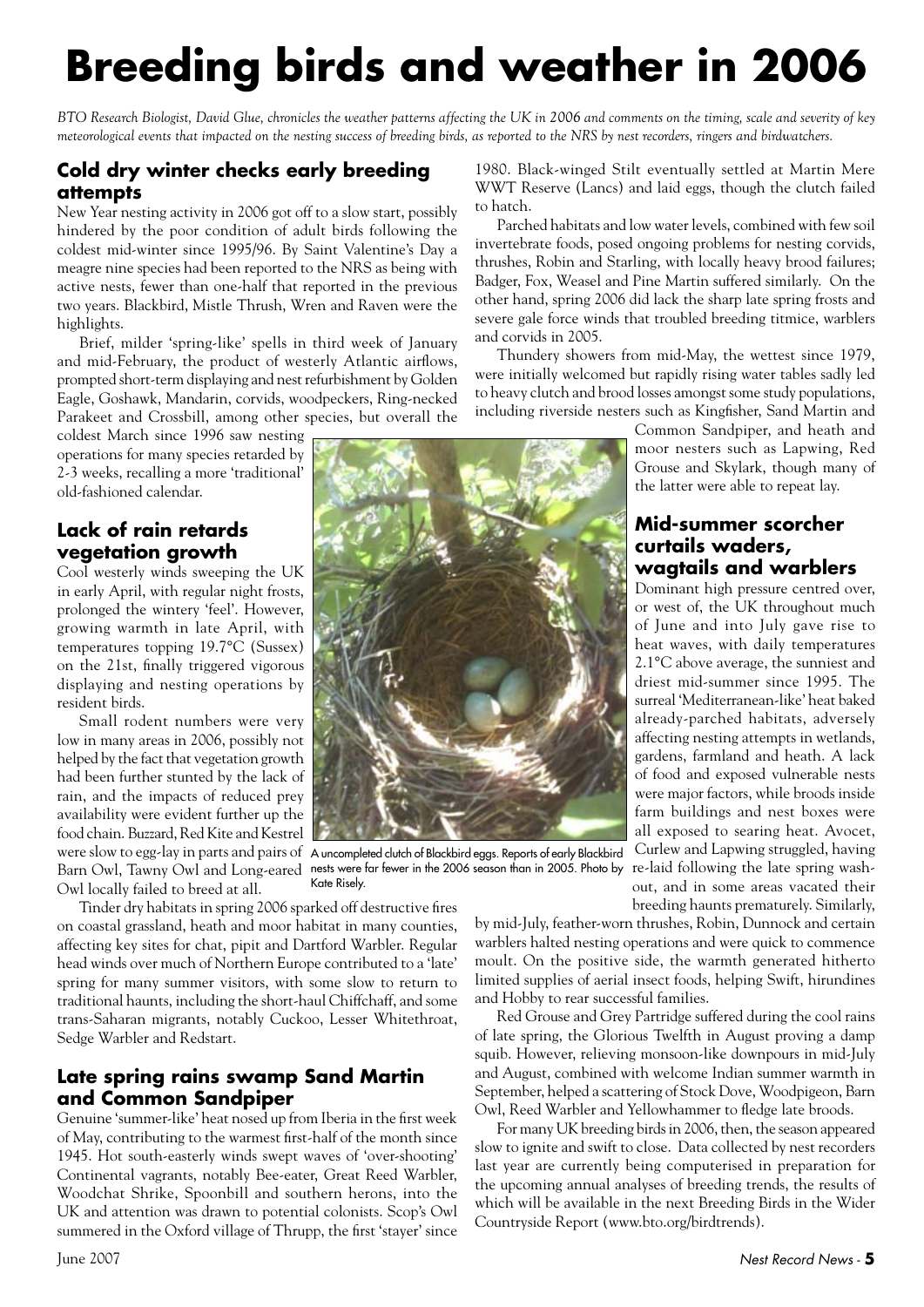### **Absent Owls**

*For many, the 2006 season appeared to be a particularly bleak one for Tawny Owls. John Massie of Grampian Ringing Group, who have been studying Tawnies for almost 30 years, made some very keen observations in their 'Tawny Owl Report 2006', excerpts from which are printed here.*

I see from Nest Record News 22 that I had forecast a bumper season in 2005 and this had come to pass as far as the owl situation prevailed. I had no crystal ball but in 2004 had noted the kind autumnal fall of berries, fruits and nuts, grains and grasses seeding and the countryside settling into a mild winter of plenty. Food chains were complete. Wood Mice and voles were plentiful, the former reaching almost plague proportions. 2005 reaped the harvest and the benefits in a bumper season and spring but nature is cruel and sandwiched in a day and a night in early June came a frost. I even noted the date - 6th June. I had been overnighting at the Sands of Forvie NNR, where I have a hut, when I was awakened by the bitter cold. When I rose with the sun at 4:30am, I looked out on a white world of hoar frost and a temperature of minus 8°C. The sun did its best but the low-lying hoar persisted till midday. When it lifted, the grass was black, the tree leaf frizzled, and the flower bud nipped. Blossoms were dead.

I noted the phenomena but did not realise the true extent of the damage that had occurred. Though animals and birds had passed the event off as one of those things, plants, trees, grasses and insects had not coped well. This did not immediately manifest itself, but as the year progressed through a fairly fine summer it became evident that the fruits of autumn were gone. The nut crop was absent, berries wizened and even ground and grain crops gave low yields. Insects had also suffered for they did not proliferate for late breeding birds. Swallows had but two broods and the countryside, once cropped, lay languid.

As my season begins in late October, I noted the changes with some disquiet. Cleaning, preparing, planning, resiting and repairing nest boxes revealed no returns or signs of occupancy. Owls, when seen, were in poor condition but vociferously claimed the shorter days. Snow fell in November and again in December but the snows of January, February and March were heavy, deep and bitterly cold. It was prolonged and the countryside even in April held deep drifts. Birds were still calling but without the persistence that marks an early season. In 2005, I had recorded 30 nests with eggs before March had ended. In 2006, the figure was eight and seven of these were in the last days of the month.

Early April showed improvements and by mid-month, 30 nest boxes with eggs were listed in my study area, a poor return from 80 territories. It was only too evident that some birds had not bred. An average clutch size of 2.4 eggs was poor.

My owl programme is normally completed by the end of May



Unlike these healthy Tawny Owls chicks, many of the young John Massie encountered 103 • Mike Rogers (MHR) 101 in May 2006 were very thin and emaciated. Photo by Simon Thurgood.

but 2006 was different. Nine nests hatched and reared young, and from an initial 59 chicks, 31 survived to the ringing stage. Chicks, when examined in situ, were in poor condition and I remarked that I had rarely seen owl chicks so thin and emaciated. Early morning checks, which normally show food in the nest for the chicks during daylight hours, often showed nil or a single prey item. Chicks, which are normally ready to leave the nest in under four weeks, were taking a week longer or more before quitting the box. It was significant that 29 chicks in these successful nests died, probably of starvation, and were ingested by both siblings and adults.

It had been a poor breeding year with a return of 0.9 chicks per nest located in the study area. It had been expected, but it was none-the-less giving cause for concerns. Tawny Owls are monitors of the wild and sensors of the food chain. But as always, time will tell.

#### **Top nest recorders in 2006**

National Trust, Farne Islands (NTF) 2227 • John Brook (BRC) 1186 • Merseyside Ringing Group (MRG) 619 • Bob Danson (RD) 555 • David Warden (DWA) 546 • Kevin Briggs (KBR) 528 • Birklands Ringing Group (BRG) 416 • David & Diane Bowes (DJB) 400 • Lancaster & District Birdwatching Society (LDBW) 391 • Ian Spence (IMS) 361 • Sorby-Breck Ringing Group (SOBG) 343 • Peter Roe (PER) 337 • East Dales Ringing Group (EDRG) 326 • Ivan Proctor (IPR) 322 • West Wiltshire Ringing Group (WWRG) 318 • Robert Stevens (RS) 296 • John Lloyd (JVL) 293 • Souder Ringing Group (SDRG) 283 • Ron Louch & Dave Thompson (L/T) 282 • North-west Norfolk Ringing Group (NWNR) 277 • Neil Croton & Mike Tyler (CRTY) 274 • Mick Cook & Mike Netherwood (MCMN) 266 • Stanford Ringing Group (STAR) 262 • Peter Robinson (PJR) 261 • Dave Hazard (DAVH) 250 • David Oliver (DWO) 245 • Paul Holness (PRH) 245 • Rye Meads Ringing Group (RMRG) 245 • Northumbria Ringing Group (NRG) 243 • John Lawton-Roberts (JALR) 232 • Bob Swann & Son (RLS) 220 • Max Meadows (MOM) 218 • Jerry Lewis (JMSL) 210 • Suffolk Barn Owl Group (COCA) 210 • Neville Powell (NBP) 202 • Farlington Ringing Group (FRG) 201 • David Francis (DMF) 197 • Kane Brides (KABR) 196 • Paul Slater (PSL) 190 • David Myers (DAM) 182 • J & M Hodson (JMH) 175 • Arden Ringing Group (ARG) 175 • Dartford Ringing Group (DRG) 174 • Bristol Naturalists Society (BNS) 174 • Derek Holman (DHOL) 174 • Neil Winter (NEW) 170 • Michael Russell (MDR) 170 • Treswell Wood IPM Group (TWIG) 170 • Edward Cowley (EXC) 169 • Reginald Lanaway (RJL) 168 • Alan Ball (AGBA) 165 • Frank Mawby (FJM) 164 • Spurn Point Bird Observatory (SPBO) 162 • Nicholas Watts (PNW) 161 • Garth Lowe (GAL) 156 • Ronald Clevely (RPC) 155 • Keith Seaton (KJS) 148 • John & Chas Holt (J&CH) 148 • S P Binney (SPB) 147 • Alan Old (ABO) 145 • Ronald Turkington (RHT) 143 • Roger Peart (RHP) 142 • Newbury Ringing Group (NERG) 142 • WWT Martin Mere (WWTM) 140 • Peter Johnson (PEJJ) 138 • Anne Goodall (AEG) 138 • Paul Robinson (PARO) 132 • Nunnery Ringing Group (BTO) 131 • Mervyn Greening (MERG) 128 • Geoff Myers (GWM) 122 • Philip Bone (PHBO) 117 • Colin Davison (CD) 116 • Jan Pritchard (JAP) 115 · George Candelin (GWC) 114 · Robin Husbands (ROXH) 113 • Julian Driver (JDR) 112 • Alan Lowe (ALA) 111 • Lothian Ringing Group (LORG) 110 • Tees Ringing Group (TERG) 109 • Tom Dewdney (TGD) 108 • Euan Cameron (EDC) 107 • Peter Wilson (PEWI) 105 • Rye Bay Ringing Group (RBRG) 103 • Grampian Ringing Group (GRG)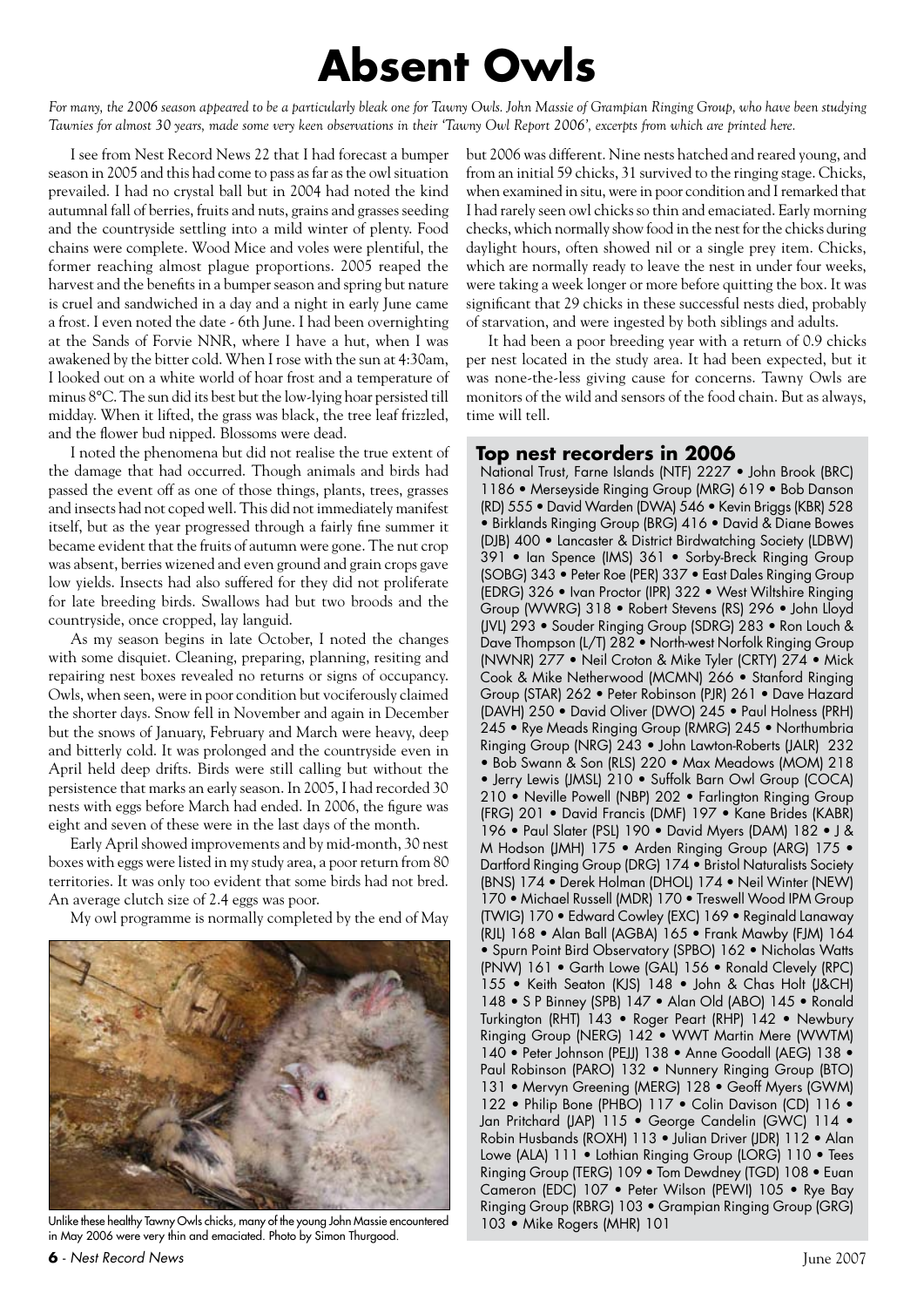# **Nest finding tips**

*This newsletter's tips come courtesy of Andrew Davies, a long-time nest finder who has mainly operated in the Cambridgeshire area. If you have any nest finding advice or observations that you would like to see published in Nest Record News, please let us know.*

#### **Grey Partridges**

Partridges that I monitored daily, nesting under hedgerows in Surrey, would scrape out a saucer-shaped indentation before the end of March. These were usually under such parts of the hedge as afforded the birds visibility from, and access to, the nest from either side of it. The birds would keep these scrapes bare of vegetation before and during the period of spring growth by visiting them regularly. Several weeks later, they would begin laying their eggs in the scrape, though by this time the nest would be impossible to see unless you knew it was there and deliberately parted the vegetation with a stick. Therefore, it is best to search for partridge nests in March when they are making their scrapes, rather than in May when they are actually on nests. Bear in mind also that partridges are faithful to nest sites or their immediate proximities.



Grey Partridges may begin making scrapes in March, a month or more before laying. Photo by Jill Pakenham.

#### **Dunlin**

Dunlin nests are situated fairly close to water and in my experience a hot-spot can be quickly located by looking for streams or runnels flowing into this water. The feature to look for is a sharp bend or kink in the stream, almost at a right-angle, especially about 20 or 30 metres in from the shore of the main water body. I would walk upstream, getting out where the right-angled bend occurred, and continue along the same line until I flushed one of the pair and established a hot-spot, usually within 10 to 15 metres of the stream. I found that Dunlin were faithful to nest sites, frequently breeding again in sites used the previous year. The nest site itself was usually in a very low, flat, grass tussock, no more than 5-6cm above the ground, with a deep nest cup hollowed out in the flat top and covered over with a few wispy strands of grass to camouflage the incubating bird.

#### **More Skylark tips**

A good number of Skylark nests can be found, where they are plentiful in moorland, simply by putting in enough legwork to stumble across them by chance. Deliberately finding them in less densely populated meadows, however, is quite a different proposition and involves two stages, usually on different days or in different parts of the same day.

The first nest-finding stage, that of locating a hot-spot, can take an entire morning or afternoon and has to be reasonably precise so that when the second stage is undertaken, it can be successfully accomplished in about half-an-hour. It involves eliminating large parts of the meadow that are unlikely to contain the nest, leaving us with a small area to focus on. An hour of studying the entire meadow from a place of concealment at the edge will tell you a lot about the singing male and the extent of his territory. This can be checked by subsequently walking through the territory and watching the male, who will eventually turn back on his course and thus identify the boundary. Watch also for the appearance of the second bird, as only a small part of the meadow will have both birds in the air while you are walking through it, an indication that you are closer to the nest. Keeping both birds in view can be difficult if they separate, but if this happens, watch the female and not the male, as he will distract you while his mate goes back to the eggs. If you lose sight of the female, give her half an hour or so to reappear, then search the area in which she was last seen, but do this only to locate the female and your hot-spot, not to actually find the nest.

Having found the hot-spot, you have to go right away from the area and revisit later to undertake the second nest-finding stage. Return one evening, as the light is falling, and search your hot-spot, walking into the wind so that the bird does not hear you approach, allowing you to get a little closer before it flushes. Walk at quite a brisk pace, tapping the grass all round you with a long, thin switch of hazel. With luck, the bird will come straight up off the eggs at your feet, maybe after you've gone past. Listen out for the sound of a twig snapping behind you just after you've passed it - this will be the snap of the wings as the bird flushes from its nest.



Dunlin nests can often be found near a sharp bend in a stream, just off the main water body. Photo by Derek Belsey.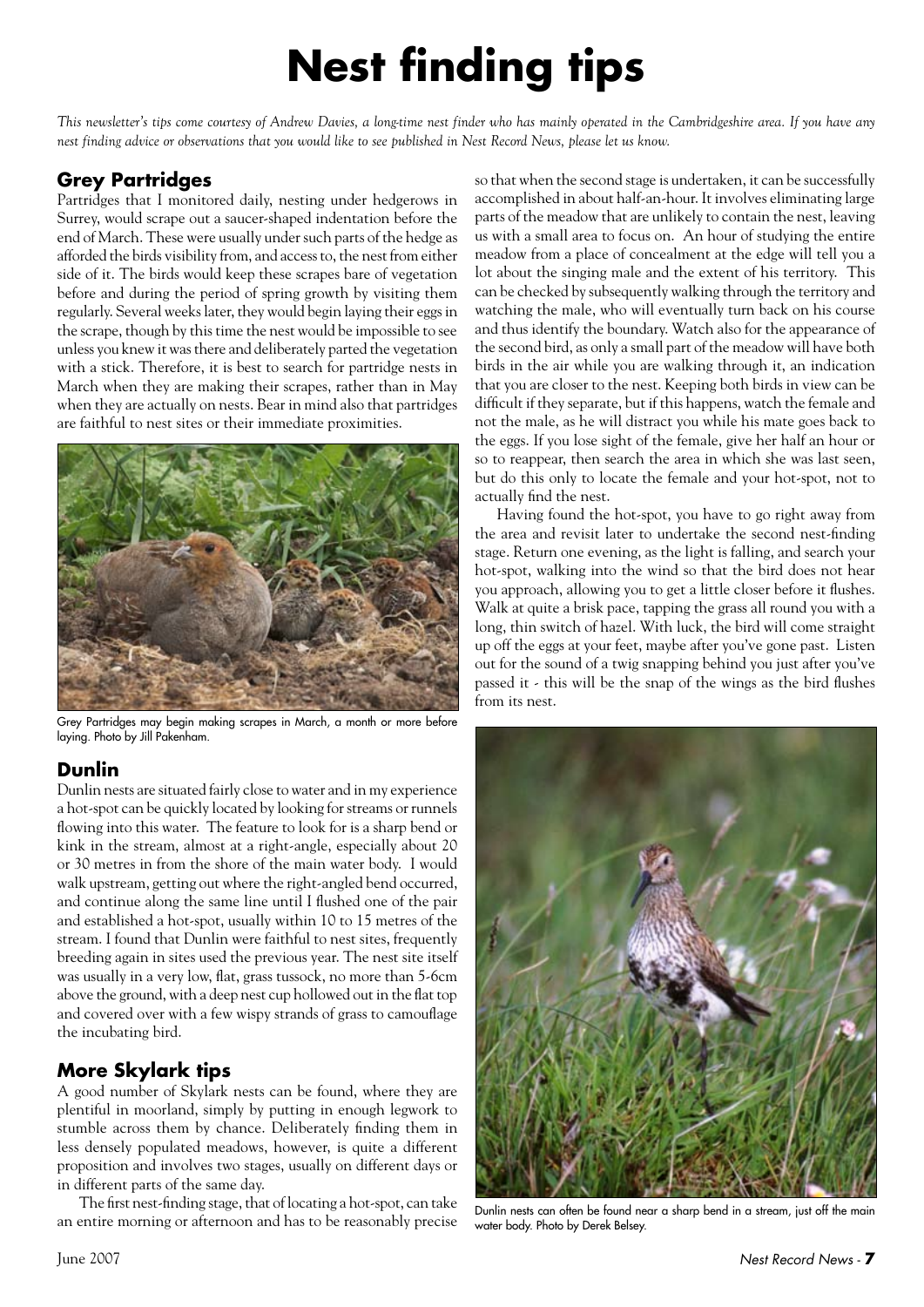#### **Nest Record Scheme totals 1939-2006 (as of 01/05/06)**

| <b>Species</b>                | Code         | 2005           | 2006           | <b>TOTAL</b>   | <b>Species</b>             | Code         | 2005         | 2006         | <b>TOTAL</b>   |
|-------------------------------|--------------|----------------|----------------|----------------|----------------------------|--------------|--------------|--------------|----------------|
| Red-throated Diver+           | <b>RETDI</b> | 15             | 11             | 2401           | Hobby <sup>+</sup>         | <b>HOBBY</b> | 54           | 58           | 1009           |
| <b>Black-throated Diver</b>   | <b>BLTDI</b> | 3              | 4              | 232            | Peregrine <sup>+</sup>     | <b>PEREG</b> | 87           | 86           | 3266           |
| Little Grebe                  | <b>LITGR</b> | 28             | 35             | 2625           | <b>Red Grouse</b>          | <b>REDGR</b> | 2            | $\mathbf{1}$ | 850            |
| <b>Great Crested Grebe</b>    | <b>GRCGR</b> | 68             | 49             | 4000           | Ptarmigan                  | PTARM        |              |              | 131            |
| Red-necked Grebe              | <b>RENGR</b> |                |                | 1              | <b>Black Grouse</b>        | <b>BLAGR</b> | 1            |              | 80             |
| Slavonian Grebe               | <b>SLAGR</b> |                |                | 196            | Capercaillie               | <b>CAPER</b> |              |              | 91             |
| <b>Black-necked Grebe</b>     | <b>BLNGR</b> |                |                | 30             | Red-legged Partridge       | RELPA        | 7            | 8            | 485            |
| Fulmar                        | <b>FULMA</b> | 139            | 197            | 7143           | Chukar                     | <b>CHUKA</b> |              |              | $\mathbf{1}$   |
| Manx Shearwater               | <b>MANSH</b> | 73             |                | 629            | Grey Partridge             | <b>GREPA</b> | 3            |              | 866            |
| Storm Petrel                  | <b>STOPE</b> |                |                | 92             | Quail                      | QUAIL        |              |              | 16             |
| Leach's Petrel                | LEAPE        |                |                | 7              | Pheasant                   | <b>PHEAS</b> | 18           | 29           | 2272           |
| Gannet                        | <b>GANNE</b> |                |                | 33             | Golden Pheasant            | <b>GOLPH</b> |              |              | 6              |
| Cormorant                     | CORMO        | 29             | 46             | 2258           | Lady Amherst's Pheasant    | LAAPH        |              |              | $\mathbf{1}$   |
| Shag                          | SHAG.        | 442            | 345            | 14688          | Water Rail                 | <b>WATRA</b> | $\mathbf{1}$ |              | 102            |
| <b>Bittern</b>                | <b>BITTE</b> |                |                | 39             | Corncrake                  | CORNC        |              |              | 32             |
| Night Heron                   | <b>NIGHE</b> |                |                | 3              | Moorhen                    | <b>MOORH</b> | 301          | 298          | 23920          |
| Little Egret                  | <b>LITEG</b> | 3              |                | 37             | Coot                       | COOT.        | 512          | 486          | 19675          |
| <b>Grey Heron</b>             | <b>GREHE</b> | 217            | 116            | 8094           | Oystercatcher              | <b>OYSTE</b> | 400          | 294          | 17565          |
| Spoonbill                     | <b>SPOON</b> |                |                | $\mathfrak{p}$ | <b>Black-winged Stilt</b>  | <b>BLWST</b> |              | 1            | 3              |
| <b>Mute Swan</b>              | <b>MUTSW</b> | 143            | 157            | 6576           | Avocet                     | <b>AVOCE</b> | 10           | 23           | 837            |
| Whooper Swan                  | <b>WHOSW</b> | $\mathcal{I}$  | $\overline{1}$ | 22             | Stone Curlew               | <b>STOCU</b> |              |              | 425            |
| Greylag Goose                 | <b>GREGO</b> | 53             | 41             | 874            | Little Ringed Plover       | LIRPL        | 73           | 75           | 2574           |
| Snow Goose                    | <b>SNOGO</b> |                |                | 8              | <b>Ringed Plover</b>       | <b>RINPL</b> | 229          | 181          | 10599          |
| <b>Bar-headed Goose</b>       | <b>BAHGO</b> |                | 4              | 9              | Kentish Plover             | <b>KENPL</b> |              |              | 19             |
| Canada Goose                  | CANGO        | 164            | 108            | 4558           | Dotterel                   | <b>DOTTE</b> |              |              | 260            |
| <b>Barnacle Goose</b>         | <b>BARGO</b> | 2              | 1              | 71             | <b>Golden Plover</b>       | <b>GOLPL</b> | 7            | 2            | 914            |
| <b>Egyptian Goose</b>         | <b>EGYGO</b> | 8              | 3              | 116            | Lapwing                    | <b>LAPWI</b> | 337          | 240          | 27066          |
| Shelduck                      | SHELD        | 4              | 10             | 347            | Temminck's Stint           | <b>TEMST</b> |              |              |                |
| Ruddy Shelduck                | <b>RUDSH</b> |                |                | 2              | Purple Sandpiper           | <b>PURSA</b> |              |              | 4              |
| Mandarin                      | <b>MANDA</b> | 27             | 41             | 649            | Dunlin                     | <b>DUNLI</b> | 3            |              | 566            |
| Wigeon                        | <b>WIGEO</b> |                | 1              | 187            | Ruff                       | RUFF.        |              |              | 4              |
| Gadwall                       | <b>GADWA</b> | 3              | 18             | 200            | Snipe <sup>+</sup>         | <b>SNIPE</b> | 13           | $\mathbf 2$  | 1831           |
| Teal                          | TEAL.        | 1              | 1              | 237            | Woodcock                   | <b>WOODC</b> |              | 6            | 665            |
| Mallard                       | <b>MALLA</b> | 118            | 119            | 9342           | <b>Black-tailed Godwit</b> | <b>BLTGO</b> | 1            |              | 39             |
| Pintail                       | PINTA        |                |                | 23             | Whimbrel                   | <b>WHIMB</b> |              |              | 60             |
| Garganey                      | GARGA        |                |                | 10             | Curlew <sup>+</sup>        | <b>CURLE</b> | 22           | 13           | 3057           |
| Shoveler                      | <b>SHOVE</b> | 5              | 10             | 212            | Redshank <sup>+</sup>      | <b>REDSH</b> | 104          | 10           | 3350           |
| <b>Red-crested Pochard</b>    | <b>RECPO</b> |                |                | 1              | Greenshank                 | <b>GRESH</b> | 8            |              | 191            |
| Pochard                       | <b>POCHA</b> | 5              | 11             | 214            | Wood Sandpiper             | <b>WOOSA</b> |              |              | $\overline{2}$ |
| <b>Tufted Duck</b>            | <b>TUFDU</b> | 17             | 10             | 1328           | <b>Common Sandpiper*</b>   | <b>COMSA</b> | 22           | 18           | 1605           |
| Scaup                         | <b>SCAUP</b> |                |                | 1              | Red-necked Phalarope       | <b>RENPH</b> |              |              | 163            |
| Eider                         | <b>EIDER</b> | 430            | 302            | 9640           | Arctic Skua                | <b>ARCSK</b> |              |              | 372            |
| Common Scoter                 | COMSC        |                |                | 43             | Great Skua                 | <b>GRESK</b> | 1            | $\mathbf{2}$ | 426            |
| Goldeneye                     | <b>GOLDE</b> | 13             | 4              | 246            | Little Gull                | <b>LITGU</b> |              |              | 3              |
| <b>Red-breasted Merganser</b> | REBME        | $\overline{2}$ | 1              | 288            | Mediterranean Gull         | <b>MEDGU</b> | 1            | 1            | 20             |
| Goosander                     | <b>GOOSA</b> | 14             | 13             | 386            | <b>Black-headed Gull</b>   | <b>BLHGU</b> | 65           | 48           | 9993           |
| <b>Ruddy Duck</b>             | <b>RUDDU</b> |                | 4              | 174            | Common Gull                | <b>COMGU</b> | 41           | 54           | 5558           |
| Honey Buzzard                 | <b>HONBU</b> | 12             | 15             | 122            | Lesser Black-backed Gull   | <b>LBBGU</b> | 8            | 15           | 4673           |
| Red Kite                      | <b>REDKI</b> | 56             | 86             | 311            | Herring Gull               | <b>HERGU</b> | 94           | 78           | 7469           |
| Marsh Harrier                 | <b>MARHA</b> | 10             | $\overline{2}$ | 101            | Great Black-backed Gull    | <b>GBBGU</b> | 2            | 4            | 3481           |
| <b>Hen Harrier</b>            | <b>HENHA</b> | 60             | 39             | 1898           | Lesser Crested Tern        | <b>LECTE</b> |              |              | 5              |
| Pallid Harrier                | PALHA        |                |                | 1              | Kittiwake                  | <b>KITTI</b> | 605          | 625          | 17120          |
| Montagu's Harrier             | <b>MONHA</b> |                |                | 44             | Sandwich Tern              | SANTE        |              |              | 1814           |
| Goshawk                       | <b>GOSHA</b> | 85             | 84             | 1153           | Roseate Tern               | <b>ROSTE</b> | 4            | 100          | 1193           |
| Sparrowhawk+                  | <b>SPARR</b> | 69             | 67             | 5605           | Common Tern                | <b>COMTE</b> | 308          | 271          | 8014           |
| <b>Buzzard</b>                | <b>BUZZA</b> | 223            | 205            | 6749           | Arctic Tern                | <b>ARCTE</b> | 434          | 472          | 11850          |
| Golden Eagle                  | <b>GOLEA</b> | 16             | 20             | 628            | Little Tern                | <b>LITTE</b> | 86           | 190          | 6664           |
| Osprey                        | <b>OSPRE</b> | $\overline{c}$ | 7              | 89             | Guillemot                  | <b>GUILL</b> |              | 167          | 1279           |
| <b>Kestrel</b>                | <b>KESTR</b> | 316            | 278            | 8537           | Razorbill                  | <b>RAZOR</b> | 48           | 56           | 1482           |
| Merlin <sup>+</sup>           | <b>MERLI</b> | 96             | 83             | 3836           | <b>Black Guillemot</b>     | <b>BLAGU</b> | 36           | 37           | 1698           |
|                               |              |                |                |                |                            |              |              |              |                |

- *Nest Record News* June 2007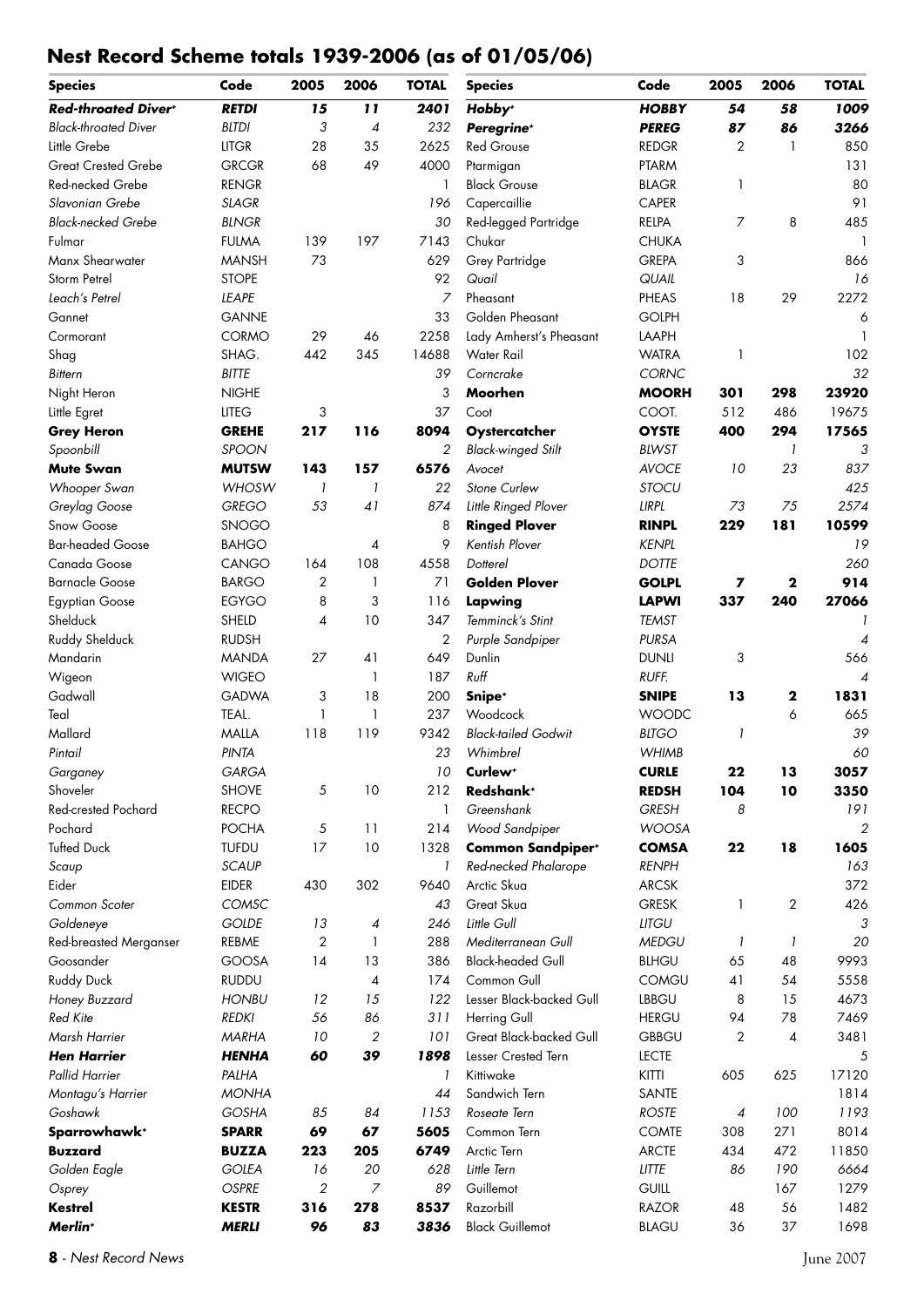| <b>Species</b>                   | Code         | 2005 | 2006           | <b>TOTAL</b>   | <b>Species</b>                  | Code         | 2005 | 2006           | <b>TOTAL</b>            |
|----------------------------------|--------------|------|----------------|----------------|---------------------------------|--------------|------|----------------|-------------------------|
| Puffin                           | <b>PUFFI</b> | 75   | 100            | 979            | Dartford Warbler                | <b>DARWA</b> | 6    | 12             | 520                     |
| <b>Rock Dove</b>                 | <b>ROCDO</b> | 49   | 42             | 668            | Lesser Whitethroat <sup>+</sup> | <b>LESWH</b> | 11   | 17             | 955                     |
| Feral Pigeon                     | <b>FERPI</b> | 30   | 24             | 2409           | <b>Whitethroat</b> *            | <b>WHITE</b> | 67   | 79             | 6542                    |
| <b>Stock Dove</b>                | <b>STODO</b> | 554  | 478            | 11106          | Garden Warbler+                 | <b>GARWA</b> | 35   | 35             | 2271                    |
| Wood Pigeon                      | <b>WOODP</b> | 511  | 483            | 29969          | <b>Blackcap+</b>                | <b>BLACA</b> | 94   | 97             | 3980                    |
| <b>Collared Dove+</b>            | <b>COLDO</b> | 199  | 170            | 5630           | <b>Wood Warblert</b>            | <b>WOOWA</b> | 65   | 49             | 2698                    |
| <b>Turtle Dove+</b>              | <b>TURDO</b> | 8    | 6              | 2059           | Chiffchaff <sup>+</sup>         | <b>CHIFF</b> | 112  | 94             | 3753                    |
| Ring-necked Parakeet             | <b>RINPA</b> |      |                | 49             | <b>Willow Warblert</b>          | <b>WILWA</b> | 151  | 124            | 13571                   |
| Cuckoo                           | <b>CUCKO</b> | 15   | 4              | 2200           | Goldcrest <sup>+</sup>          | <b>GOLDC</b> | 15   | 14             | 904                     |
| Snowy Owl                        | SNOOW        |      |                | $\mathfrak{p}$ | Firecrest                       | <b>FIREC</b> |      |                | 9                       |
| <b>Barn Owl</b>                  | <b>BAROW</b> | 1380 | 989            | 10713          | <b>Spotted Flycatcher</b>       | <b>SPOFL</b> | 175  | 188            | 11899                   |
| Little Owl <sup>+</sup>          | <b>LITOW</b> | 76   | 109            | 2459           | Pied Flycatcher                 | PIEFL        | 896  | 807            | 44401                   |
| <b>Tawny Owl</b>                 | <b>TAWOW</b> | 390  | 254            | 11478          | <b>Bearded Tit</b>              | <b>BEATI</b> | 18   | 9              | 352                     |
| Long-eared Owl+                  | <b>LOEOW</b> | 29   | 12             | 810            | Long-tailed Tit+                | <b>LOTTI</b> | 116  | 156            | 6495                    |
| Short-eared Owl+                 | <b>SHEOW</b> | 4    | $\mathbf{2}$   | 408            | Marsh Tit <sup>+</sup>          | <b>MARTI</b> | 40   | 53             | 1657                    |
| Nightjar                         | <b>NIJAR</b> | 64   | 60             | 1909           | <b>Willow Tit+</b>              | <b>WILTI</b> | 10   | 22             | 524                     |
| Swift                            | <b>SWIFT</b> | 210  | 188            | 2773           | Crested Tit                     | <b>CRETI</b> | 6    | $\overline{2}$ | 456                     |
| Kingfisher                       | <b>KINGF</b> | 20   | 17             | 740            | Coal Tit                        | <b>COATI</b> | 67   | 64             | 5801                    |
| Hoopoe                           | <b>HOOPO</b> |      |                | 1              | <b>Blue Tit</b>                 | <b>BLUTI</b> | 4761 | 4311           | 116203                  |
| Wryneck                          | <b>WRYNE</b> |      |                | 23             | <b>Great Tit</b>                | <b>GRETI</b> | 4327 | 3929           | 78887                   |
| Green Woodpecker+                | <b>GREWO</b> | 13   | 13             | 493            | Nuthatch                        | <b>NUTHA</b> | 168  | 109            | 4326                    |
| <b>Gt Spotted Woodpeckert</b>    | <b>GRSWO</b> | 117  | 126            | 2359           | Treecreeper <sup>+</sup>        | <b>TREEC</b> | 28   | 33             | 2683                    |
| Lr Spotted Woodpecker*           | <b>LESWO</b> | 9    | $\overline{ }$ | 244            | Short-toed Treecreeper          | <b>SHTTR</b> |      |                |                         |
| <b>Woodlark</b>                  | <b>WOODL</b> | 61   | 82             | 1736           | Golden Oriole                   | <b>GOLOR</b> |      |                | 41                      |
| Skylark <sup>+</sup>             | <b>SKYLA</b> | 83   | 48             | 8552           | Red-backed Shrike               | <b>REBSH</b> | 1    | $\overline{1}$ | 256                     |
| <b>Sand Martin*</b>              | <b>SANMA</b> | 392  | 183            | 3346           | Jay+                            | JAY          | 14   | 16             | 1630                    |
| Swallow                          | <b>SWALL</b> | 2061 | 2612           | 66797          | Magpie <sup>+</sup>             | <b>MAGPI</b> | 70   | 81             | 8297                    |
| <b>House Martin</b>              | <b>HOUMA</b> | 189  | 184            | 10446          | Chough                          | <b>CHOUG</b> | 28   | $\mathbf{2}$   | 926                     |
| <b>Tree Pipit*</b>               | <b>TREPI</b> | 27   | 44             | 1988           | Jackdaw                         | <b>JACKD</b> | 265  | 257            | 8687                    |
| <b>Meadow Pipit</b>              | <b>MEAPI</b> | 56   | 47             | 9929           | Rook <sup>+</sup>               | ROOK.        | 109  | 98             | 14988                   |
| <b>Rock Pipit+</b>               | <b>ROCPI</b> | 8    | 10             | 871            | <b>Carrion Crow+</b>            | CROW.        | 123  | 126            | 8170                    |
| <b>Yellow Wagtail</b> *          | <b>YELWA</b> | 6    | 5              | 1063           | <b>Hooded Crow</b>              | <b>HOOCR</b> | 4    | 1              | 1149                    |
| <b>Grey Wagtail</b> <sup>+</sup> | <b>GREWA</b> | 101  | 91             | 6406           | Raven                           | <b>RAVEN</b> | 183  | 139            | 4687                    |
| <b>Pied Wagtail</b>              | <b>PIEWA</b> | 189  | 169            | 10693          | <b>Starling</b>                 | <b>STARL</b> | 292  | 311            | 17549                   |
| <b>Dipper</b>                    | <b>DIPPE</b> | 191  | 221            | 10741          | <b>House Sparrow</b>            | <b>HOUSP</b> | 498  | 404            | 15017                   |
| Wren                             | WREN.        | 304  | 203            | 16824          | <b>Tree Sparrow</b>             | <b>TRESP</b> | 1764 | 1930           | 26411                   |
| <b>Dunnock</b>                   | <b>DUNNO</b> | 319  | 266            | 31647          | Chaffinch                       | <b>CHAFF</b> | 340  | 307            | 24284                   |
| Robin                            | <b>ROBIN</b> | 401  | 320            | 22638          | Brambling                       | <b>BRAMB</b> |      |                | 2                       |
| <b>Nightingale</b>               | <b>NIGAL</b> | 2    | ı              | 487            | Serin                           | <b>SERIN</b> |      |                | $\mathcal{I}$           |
| Bluethroat                       | <b>BLUTH</b> |      |                | 1              | Greenfinch                      | <b>GREFI</b> | 212  | 164            | 15231                   |
| <b>Black Redstart</b>            | <b>BLARE</b> | 1    | 2              | 180            | Goldfinch <sup>+</sup>          | <b>GOLDF</b> | 80   | 76             | 3592                    |
| Redstart <sup>+</sup>            | <b>REDST</b> | 112  | 105            | 7032           | Siskin                          | <b>SISKI</b> | 2    | 2              | 91                      |
| <b>Whinchat</b> *                | <b>WHINC</b> | 10   | 16             | 2477           | Linnet                          | <b>LINNE</b> | 198  | 189            | 29013                   |
| Stonechat <sup>+</sup>           | <b>STOCH</b> | 164  | 97             | 4086           | Twite <sup>+</sup>              | <b>TWITE</b> | 21   | 9              | 1187                    |
| <b>Wheatear</b> <sup>+</sup>     | <b>WHEAT</b> | 41   | 39             | 4032           | Redpoll <sup>+</sup>            | <b>LESRE</b> | 5    | $\mathbf{2}$   | 1367                    |
| <b>Ring Ouzel*</b>               | <b>RINOU</b> | 9    | 37             | 1830           | <b>Parrot Crossbill</b>         | PARCR        |      |                | $\overline{4}$          |
| <b>Blackbird</b>                 | <b>BLABI</b> | 1231 | 1069           | 136255         | Crossbill                       | <b>CROSS</b> | 4    | 8              | 167                     |
| Fieldfare                        | <b>FIELD</b> |      |                | $\overline{z}$ | Common Rosefinch                | <b>SCARO</b> |      |                | $\mathbf{I}$            |
| <b>Song Thrush</b>               | <b>SONTH</b> | 526  | 402            | 76473          | <b>Bullfinch</b> <sup>+</sup>   | <b>BULLF</b> | 51   | 43             | 6035                    |
| Redwing                          | <b>REDWI</b> | 1    |                | 125            | Hawfinch                        | <b>HAWFI</b> |      | 5              | 211                     |
| Mistle Thrush <sup>+</sup>       | <b>MISTH</b> | 44   | 65             | 8307           | Snow Bunting                    | <b>SNOBU</b> |      |                | 202                     |
| Cetti's Warbler                  | <b>CETWA</b> | 1    | 1              | 32             | Yellowhammer <sup>+</sup>       | <b>YELHA</b> | 109  | 108            | 8145                    |
| <b>Grasshopper Warbler*</b>      | <b>GRAWA</b> | 4    | 9              | 418            | Cirl Bunting                    | <b>CIRBU</b> |      |                | 254                     |
| Savi's Warbler                   | SAVWA        |      |                | 4              | <b>Reed Bunting*</b>            | <b>REEBU</b> | 57   | 76             | 8251                    |
| Sedge Warbler*                   | <b>SEDWA</b> | 34   | 36             | 5032           | <b>Corn Bunting*</b>            | <b>CORBU</b> | 31   | 5              | 1021                    |
| Marsh Warbler                    | <b>MARWA</b> |      |                | 168            |                                 |              |      |                |                         |
| <b>Reed Warbler</b>              | <b>REEWA</b> | 475  | 482            | 17519          | NUMBER OF RECORDS               |              |      |                |                         |
|                                  |              |      |                |                |                                 |              |      |                | 33,346 30,996 1,388,493 |

Species in bold are used within the BTO's Integrated Population Monitoring Programme. We would be particularly pleased to receive more records for those species marked with + (less than 150 records per year on average over the last 10 years). Schedule 1 species are in italics (please note that this list relates to GB classification and may vary for Eire, Northern Ireland and Isle of Man).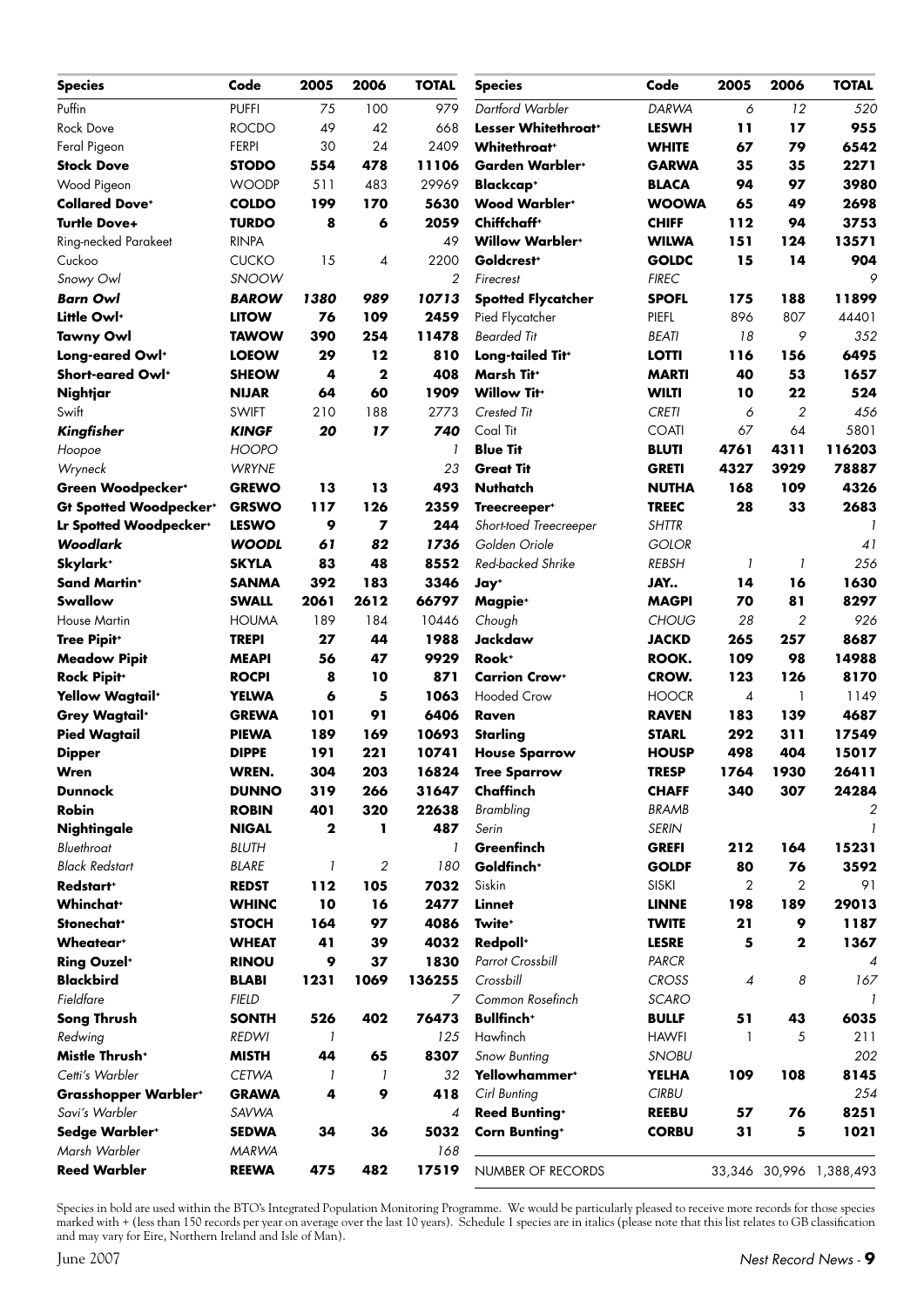### **IPMR v2.2 update**

#### **IPMR 2.2 is released!**

Since the last edition of Nest Record News, version 2.2 of Mark Cubitt's Integrated Population Monitoring Reporter has been released, following an intense period of development and testing. Our thanks, of course, go to Mark Cubitt and all the developers and testers involved with the production of IPMR version 2.2.

Now that the v2.2 is available to all nest recorders, we would like to ask all current IPMR users to upgrade to this version of the program if at all possible. Anyone who is already using IPMR v2.1 will be able to upgrade to v2.2, as will most people running v1 on a reasonably up-to-date computer. If you are not sure whether you can upgrade, or have reservations about doing it safely, please do get in touch with the Nest Records Unit for advice.

We would also encourage anyone who is still submitting records on card to consider making the switch to electronic recording. It's is easy to do, it reduces the time you have to spend filling in your records and it is of tremendous benefit to us here at the BTO!

#### **How to upgrade or install IPMR**

To upgrade or install IPMR v2.2, you need only two items- a copy of the Installation Guide for IPMR and a copy of the new program

#### **New Features**

Many of the updates in IPMR v2.2 are hidden, in that they make the program run more smoothly and increase its stability without altering the way it is used. This is good for the user, of course, because it means that there is absolutely no need to 're-learn' the program. However, there are some notable features that you will come into contact with. One of these is the 'Nest Effort' table, which allows you to enter your monthly recording effort, just as is done on the paper Summary Forms. Another feature, which is important for those of you with Schedule 1 Licences, is the ability to have IPMR generate your annual Schedule 1 Report for you.

#### **Validation**

The most important new feature of IPMR v2.2 for nest recorders is the improved validation system, which has been implemented to help guard against simple mistakes made when entering your visit data, such as using the wrong code or entering the wrong date. Now, when you enter your visits into the nest records form, IPMR examines what you are entering against the visits you have already entered, to check whether the entries make biological sense. If you enter information that is not what we would normally expect for the species, such as an incubation period of 2 months

or program upgrade. They are available to download on the IPMR webpage at **www.bto. org/software/ipmr/ in d ex.h tm**, and also on CD from the Nest Records Unit. Once you have your copies, simply follow the instructions in the Installation Guide for IPMR. Please



more than bring up the warning message. Therefore, once you have closed this message, it is up Figure 1. In this screenshot, the user has been entering visits for a Blackbird nest and has recorded that the eggs are being incubated for much longer than is expected, prompting a warning message from IPMR.

note that it is essential that these instructions are followed when you attempt to upgrade or install IPMR.

#### **A new manual**

In the Nest Records Unit, we deal with queries and questions about IPMR on a daily basis. Many of these relate to features of IPMR that are explained in Ian Spence's IPMR User Manual for Nest Recording. Whilst we are always happy to deal with questions of any sort, IPMR users are perhaps not taking full advantage of the advice offered in this manual and may be unaware that it is available. Therefore, we would like to renew our appeal for all users to obtain a copy of both the IPMR User Manual for Nest Recording, which is available on the IPMR web-page and on CD from the Nest Records Unit. The manual is ideal for those of you just getting started with IPMR and also explains the program's more advanced features, making it essential reading for all users.

To reflect the changes made to IPMR with v2.2, the manual has been updated and also reformatted to make it easier to consult the various sections. So even if you have a copy of the manual for v2.1, it is well worth obtaining the new one when you upgrade.

to you to check and amend your data if necessary. If you are confident that what you have entered is correct, you need not change anything. However, if you encounter warning messages frequently, it could be an indication that you may be using one or more nest visit codes incorrectly and we would ask you to please contact us for advice.

#### **Help**

If you have an questions or queries about IPMR, need advice about installing or upgrading the program, or if you would like help entering or submitting your data, there are plenty of places to turn to. First and formost, as discussed, we would ask all users to consult the IPMR User Manual for Nest Recording. Secondly, there is an excellent 'Help' feature built into IPMR itself. This can be accessed from the main menu or by clicking the 'Help' button that appears at the top right-hand corner of most of the forms. Thirdly, it is well worthwhile subscribing to the IPMR forum, where you can ask questions and be given advice by expert users. To sign-up, simply send an e-mail to ipmrforum@yahoogroups. com. Finally, please do not hesistate to telephone, write to, or e-mail us at the Nest Records Unit if you need any help at all.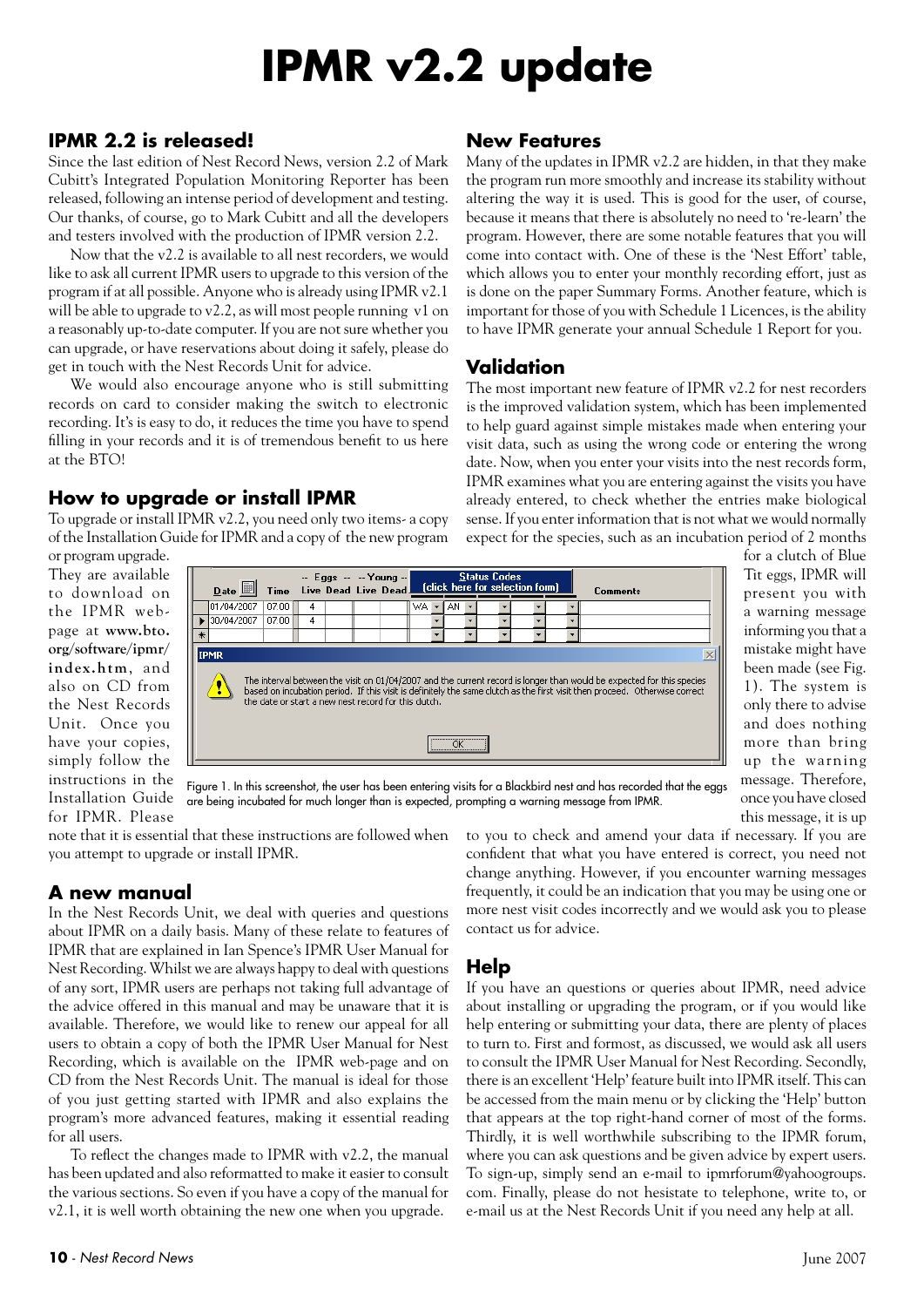#### **Gordon Vaughan 1933-2006**

Very sadly, in November 2006, the BTO learned of Gordon Vaughan's death after a long illness. With his passing, the Devon ornithological community lost a leading, loyal member whose involvement spanned 50 years, and the BTO a veteran nest recorder of 35 years. Gordon's bird watching hobby was one of discovery, careful observing and meticulous note-taking; a model to follow. Early on, as a schoolboy in northeast London, he found and detailed Black Redstart breeding sites in the city. Ever keen-eyed, a move to Devon in 1955 produced many outstanding records, including the County's first Mediterranean Gull at Dawlish Warren in 1964 and a small, auk-type bird during a trip to Lundy in 1990, subsequently identified as the UK's first Ancient Murrelet.

It was the discovery of a Pied Flycatcher pair, though, nesting close to his new home at Belstone, near Okehampton, in 1970, that was to transform Gordon's birding life-style. By 1988 he was maintaining and carefully monitoring a woodland nest box study plot with 300 boxes, at which point 53 boxes supported Pied Flycatchers - the largest population in southern England. Gordon maintained a somewhat tonguein-cheek, love-hate relationship with the native Common Dormice (those 'varmints'- see BTO News) that usurped his precious Pied Flycatcher nest boxes, but this afforded a unique opportunity for detailed study on behalf of the Mammal Society. The BTO will sorely miss Gordon's carefully crafted annual stack of Nest Record Cards as well as his annual newsletter, relayed religiously as feedback to agencies and landowners. For us at the BTO, his life's work lives on in a treasure trove of nest histories, housed and analysed at The Nunnery. The Trust relays condolences to his wife Joy, sons Nigel and Roger.



Thanks to Peter Hawkey's early endeavours, the Farne Islands now submits over 300 Arctic Tern records per year. Drawing by PJG.

#### **Peter Hawkey 1925-2006**

With the death of Peter Hawkey in October 2006, an important chapter in the history of the Farne Islands came to a close. As manager of this site from 1970-1990 he brought about changes that benefited all visitors – both avian and human.

The Farnes, in the ownership of the National Trust since 1925, had been ably managed by a Committee up until 1970. With increasing visitor numbers and consequent pressures on the islands, the time was right for a full-time manager and increased numbers of seasonal wardens. So it was that Peter was duly appointed 'Warden Naturalist' – how quaint that title appears almost forty years on! He set about the difficult task of limiting the numbers of boats able to land at any one time and put in place measures which allowed the breeding birds the 'space' they required, while still retaining the unique visitor experience.

With Grace Hickling from the Natural History Society of Northumberland and his seasonal team, he continued the tradition of bird-ringing and must have ringed many thousands of seabirds during his twenty years in post. He initiated BTO recording for most of the seabird and wader breeding species and it is almost impossible, not to mention somewhat daunting, to estimate how many Nest Record Cards and Colony Sheets will have passed across his desk. His legacy is the continuation of this work – the Farnes team now provide over 80% of nest records for Fulmar, Eider, Kittiwake, Arctic Tern, Puffin, and Razorbill.

Whist writing this, I thought how delighted Peter would have been to see that records could now be submitted by computer. In my time as a seasonal in the late-70s/early-80s I had the distinct impression that he loved the recording – but hated the paperwork that went with it. Obviously, in wardening, some things never change!!

*John Walton, National Trust Property Manager, Farne islands & Northumberland Coast*

#### **Harold F. Mayfield 1911-2007**

In January this year, we learned of the passing of eminent ornithologist Harold F. Mayfield at the age of 95. As an amateur who helped reverse the decline of an endangered local species, authored over 200 scholarly papers, and developed the famous 'Mayfield Method' for calculating nest failure rates, Harold Mayfield will remain an inspiration to professional researchers and lay-ornithologists alike.

Harold was born in Minneapolis, USA, attended senior school at Alton, Illinois and received a master's degree in mathematics from the University of Illinois. In 1935, he began his career in personnel management for a local packaging firm and, as a personnel executive, authored over 90 papers in the field of business and employment. This expertise crossed over to his ornithological studies, when Harold used his work on workplace safety records to develop a means of estimating nest failure rates, his 'Mayfield Method'.

Harold was a keen sportsman until the age of 28, when he suffered a temporarily debilitating stroke. Whilst recovering, he developed an interest in bird watching and began studying the endangered Kirtland's warbler (*Dendroica kirtlandii*), a species found only in lower Michigan. His studies led to a dramatic turnaround in the fortunes of the species, as he identified the major causes of its decline and worked with authorities to develop a conservation strategy to aid its recovery. This work led to the publication of his famous 1960 monograph on the Kirtland's Warbler, for which he won the American Ornithologists' Union's, highest honour, the Brewster Memorial Award.

Harold was most famous for his development of a sophisticated method, now known as the 'Mayfield Method', for estimating the daily mortality rate of nests, a very important but hitherto difficult to ascertain breeding parameter. His method has been used by the Nest Record Scheme to calculate nest failure rates for UK breeding birds for many years.

Later in life, he held positions as president of the American Ornithologists' Union, the Wilson Ornithological Society and the Cooper Ornithological Society, all three of the major ornithological organizations in the USA. He also received many awards, including a Lifetime Achievement Award from the Toledo Naturalists' Association in 2003 and was awarded honorary doctorates from two US universities.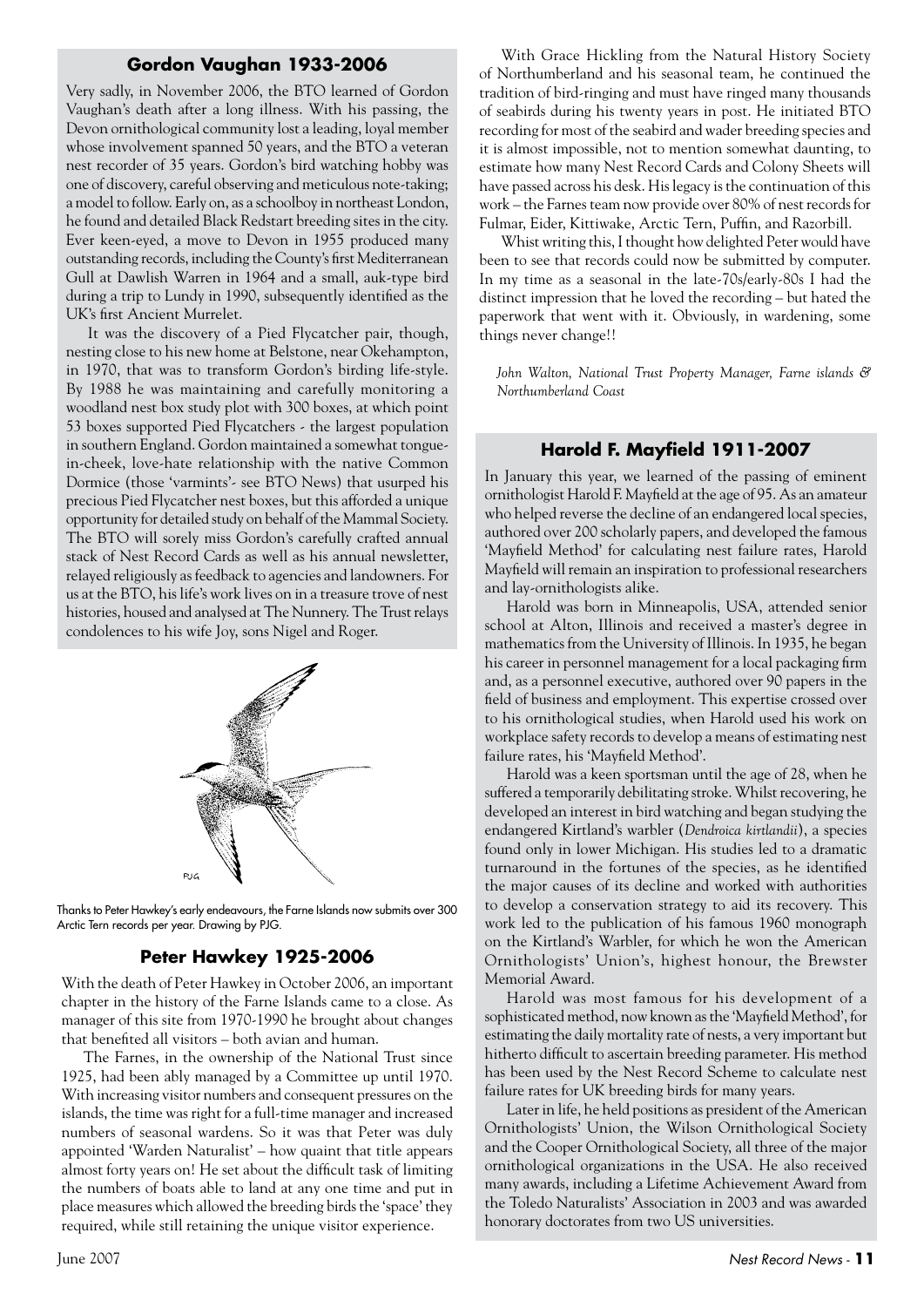### **Busy in the river**

*While passerines and raptors regularly feature in Nest Record News, less is mentioned about waterbirds. Keith Seaton's account of his experiences monitoring wildfowl on the River Welland serves as a reminder that, even in a well-established field such as nest recording, innovation breeds success.*

Early in 1996, I was approached by the South Lincolnshire WeBS Counts organiser and asked to take over the count area of the Coronation Channel, Spalding. This channel was created after extensive flooding early in 1947, when the River Welland overflowed its narrow confines where it passes through the town. The channel branches off the tidal River Welland, bypasses the town and re-enters through sluice gates around three miles downstream. There is another lock gate nearby that allows navigation into the now fresh-water river that runs through the town.

 The first year I monitored the breeding waterfowl, I was taken by the success of the resident Great-crested Grebes, which by August had fledged 11 young from six pairs. These nests were easy to find, mostly being sited in the branches of weeping willow that touched the water. However, the following year the fortunes of these birds turned, as work by the Environment Agency on the upstream banks of the Welland inadvertently made these nesting sites unsafe. Each week, the water level was dropped to allow maintenance work, being raised again at the weekend for the benefit of the local sailing club and angling. Unfortunately, this meant that nests would either tilt or be flooded, resulting in loss of the eggs.

Over the next two winters, some of the willows were removed and others heavily pruned back, forcing the grebes to find new nest sites on the edge of beds of *Phragmites*. These new nests were also somewhat vulnerable to flooding after heavy rain, and while their inaccessibility made them safe from destruction by local fishermen, it was also unfortunately difficult for me to inspect from the bank. By this time, I had added two more *Phragmites* nesters, Coot and Moorhen, to my recording list and again their nests were too inaccessible to monitor from the bank - so I decided to try a different approach.

I had owned kayaks of various types since 1957 and had paddled on many rivers, so the obvious solution to monitoring these waterfowl nests was to visit them from on the water itself. By leaving the Coronation Channel at the sluice and portaging to



Last two floating- a brood of Coot chicks is very quickly whittled down from about eight young down to only two or three. Photo by Josie Latus.

re-enter the River Welland above the lock gates, I had a circular route of around six miles by which I could visit all the waterbird nests, though this could take up to four hours. The only problem I had with this method was keeping my note books dry, so I began to use pieces of card that would fit into a breast pocket sown onto my buoyancy jacket.

 I have now been nest recording by kayak for several years and find that I can approach and monitor nests with a minimum of disturbance. The grebes usually cover the eggs and leave the nest as I approach, returning fairly soon after I have moved on. Visiting the nests by kayak affords a very close inspection of the contents. Many times I have had the pleasure of hearing chicks calling from inside eggs and even seen them in the process of hatching.

Great-crested Grebe clutches usually number from three to six, and after hatching the parents will carry the young on their backs for the first few days. At this time, I will only be able to watch a family from the bank, though I might still catch good views of the parents feeding the young feathers, small fish and eels. After a week, there will usually be only two to three young remaining, though in most cases these birds will then survive to fledging.

Unlike grebes, Coots will sit tight on the nest for as long as possible before finally making a dash, sometimes aggressively flying at me when I approach, making only a quick count of the eggs possible whilst I paddle by. Despite this, I have managed to come upon Coot chicks just hatched and still wet and I am always amazed just how quickly they leave the nest and follow the parents. I have found up to 13 eggs in one nest, although the usual clutch size is eight or nine. Most of the eggs will hatch, though the brood size is then very quickly reduced to only two or three. Some youngsters are taken by Grey Heron, some perhaps by pike, whilst others die of cold if the weather is very wet. If inclined by necessity, the male will even drown some of them.

Coots will often have second nesting attempts, with a new nest being built close to the first, or else the original nest being rebuilt. By the time the second clutch hatches, the original young are almost independent and will often help the parents feed the new brood.

The number of breeding pairs of Coot has increased during the time I have been recording and in 2006, I had 92 nest records of Coot on the Coronation and non-tidal River Welland. This increase has slowed of late and, as the pairs are territorial and the males aggressively defend their own stretch of water, I doubt there will be room for many more.

Moorhen nests can be much more difficult to find than those of Coot, being often hidden deep in the reeds. Some nests are built in overhanging bushes or bramble, under landing stages or on the top of posts under bridges, and can be one or more metres above the water. As with Coot, I have seen large clutches of up to 12 eggs. Once the entire clutch is hatched, the whole family will leave the nest each morning to follow the parents in and out of the reeds, feeding, and only going back to the nest site to roost.

Most winters I find some pairs of Little Grebes on the channel, and although I suspected breeding early last season, I was unable to locate the nest. However, I did eventually see a female with a tiny young one on the non-tidal stretch of the river. I hope they will return to breed again, along with all the other waterfowl, in 2007.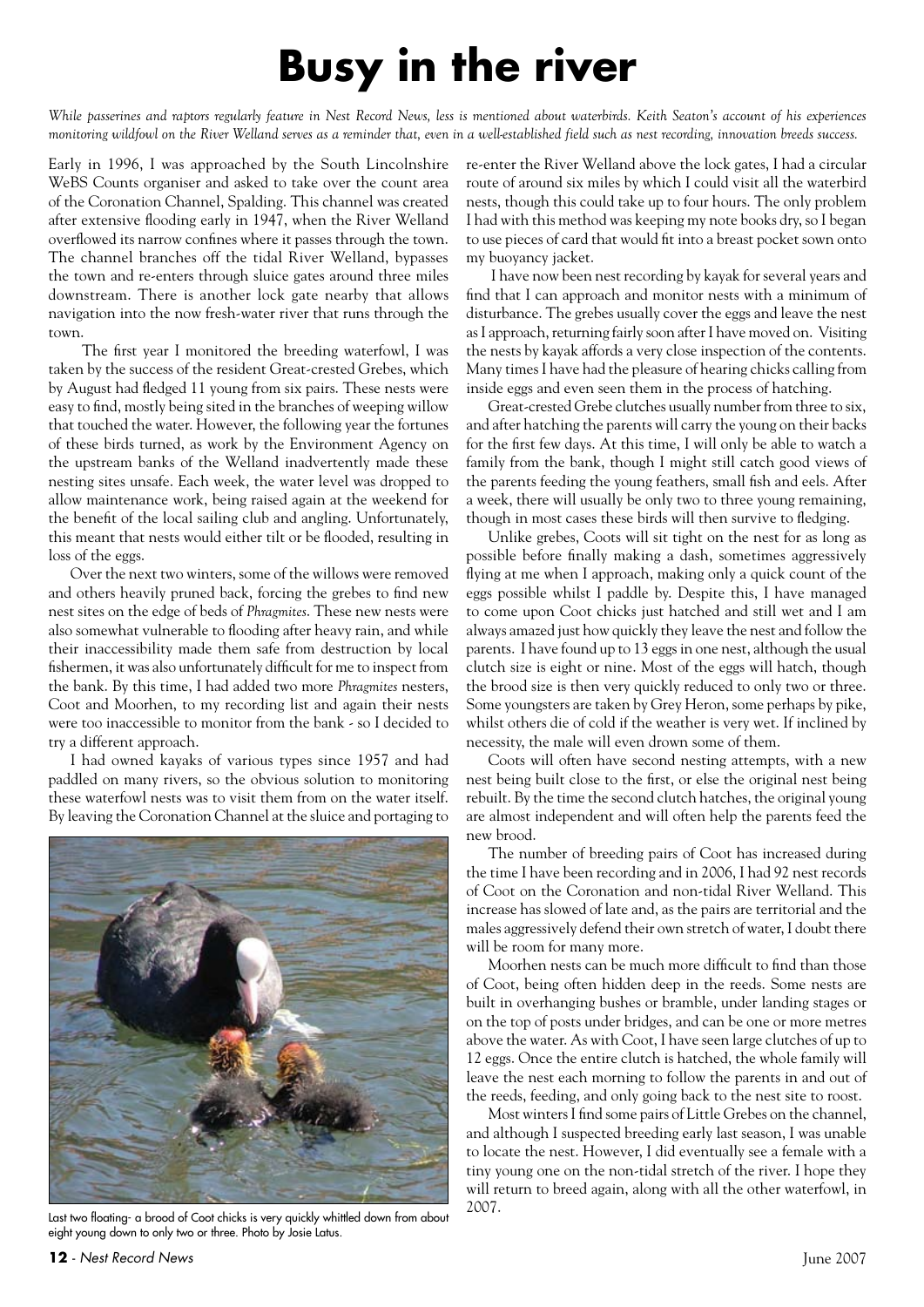### **How to monitor Ure plovers**

*The East Dales Ringing Group have been sending Nest Records of Little Ringed Plover to the NRS for many years. But as Steve Worwood and Jill Warwick now reveal, the Group has been doing a lot more than just visiting nests...*

In North Yorkshire, the River Ure, running through the territory of the East Dales Ringing Group, has formed large meanders with associated shingle banks that have long been utilised by various mineral companies, resulting in an abundance of gravel workings along the Ure valley. Since colonising the UK in the 1930s, Little Ringed Plovers (LRPs) have readily taken to both the natural banks and the quarries as they have spread along the Ure, resulting in a discernable increase in the local population.

In 1994, after ringing several broods of LRPs, we decided to undertake a more structured study of the breeding habits of these charismatic little plovers, in particular their breeding success, site fidelity and general behaviour. It was to be an excellent opportunity to compare the breeding success of plovers on the shingle banks of the Ure with that of the birds found on the man-made quarries in the same river system.

Initially, studies concentrated on ringing just the pulli, but this did not reveal anything about site fidelity by breeding adults, or whether young birds returned to natal areas to breed. Trapping and colour-ringing was clearly the next step and was initiated in 1996 using walk-in traps. Adult birds were fitted with four colour rings, allowing individual identification. Youngsters were fitted only with BTO rings, the intention being that those which returned to breed in later seasons would then be trapped and fitted with the appropriate combination of colour rings.

As most people are aware, LRPs start returning to the UK in mid to late March. The adult birds start displaying shortly afterwards, but it is usually late April before nest site selection begins. The often frenetic courtship display, usually initiated by the male bird, eventually results in pair bonding, leading on to an intriguing nest site selection process. The male chooses a site and entices the female over with a soft "purring" call, whereupon she inspects the chosen site underneath his fanned tail. This ritual can be repeated several times until an acceptable nest site is chosen.

With the nest site established, the male then generally begins his mating display, a characteristic "high-strutting" walk, in order to initiate copulation. At this point we begin identifying nest sites by looking for the displaying males. Spotting this behaviour is time-consuming but rewarding work, as it is essential to finding the location of the nest sites early enough to obtain first egg laying dates. This, in turn, allows approximate hatching dates to be calculated.

Compared with Ringed Plovers, LRPs have narrower requirements when it comes to site selection, preferring bare, more open areas of shingle-type habitat. The nest itself is a shallow scrape, lined with tiny pebbles and/or small bits of twig, depending on available materials. Into this scrape, a clutch of about four eggs is laid, with a 36 hour interval between the laying of each egg. Incubation lasts for approximately 25-26 days after laying the final egg and is shared by both adults. When the eggs are within 48 hours of hatching, the chicks can be heard 'pipping' from within. Interestingly, the eggs normally all hatch on the same day and within 24 hours of hatching, the young will leave the nest scrape. They instinctively forage for their own food, as do all members of the plover family, the adult birds acting as sentinels and brooding the young. The young can wander quite a distance from the adults whilst foraging but they instinctively



Not an easy find - a Little Ringed Plover scrape with a full clutch of eggs. Photo by Derek Belsey

freeze when the adults' alarm call is given and they have cryptic plumage to hide from predators.

In addition to the usual suite of predators, LRPs are at the bottom of the wading-bird pecking order and so are often harassed by Ringed Plovers and Lapwing. The latter will even keep incubating LRPs off their eggs, which can lead to desertion of the clutch. Also, in rare instances, Lapwing will actually kill the young. In our opinion, this is because the young LRPs are seen as competitors for food resources needed by the young of the more dominant plover species.

The East Dales Ringing Group has now been studying LRPs in the Ure valley for over 10 years and our findings so far have proved interesting. Our colour ringing activities have shown that successful breeding pairs are more likely to return to the same site the following year, whereas failed pairs very rarely do. Juveniles almost never return to their natal area.

As far as natural riverine sites versus man-made quarries is concerned, many factors, such as predation pressure, appear to be similar, but the two habitat types also have their own peculiar hazards. Nests in quarry sites can be susceptible to disturbance or destruction through quarrying activities, though fortunately this is now an uncommon event thanks to increased awareness by quarry operators. Riverine nest sites, on the other hand, are susceptible to flooding; the River Ure is a "wild" river and can experience dramatic summer floods. Overall, there are fewer riverine nest sites each year, but probably no significant difference in the percentage failure rates of the two different habitats.

Our study has taught us a lot about this quirky species of plover. We have learned much about their breeding activities just by watching them closely year after year and yet it seems that every season has something new to reveal. Let's see what 2007 brings!

*Please note that Little Ringed Plover are listed as Schedule 1 breeding birds and therefore a licence is required to monitor them at the nest. Please see the back page for details.*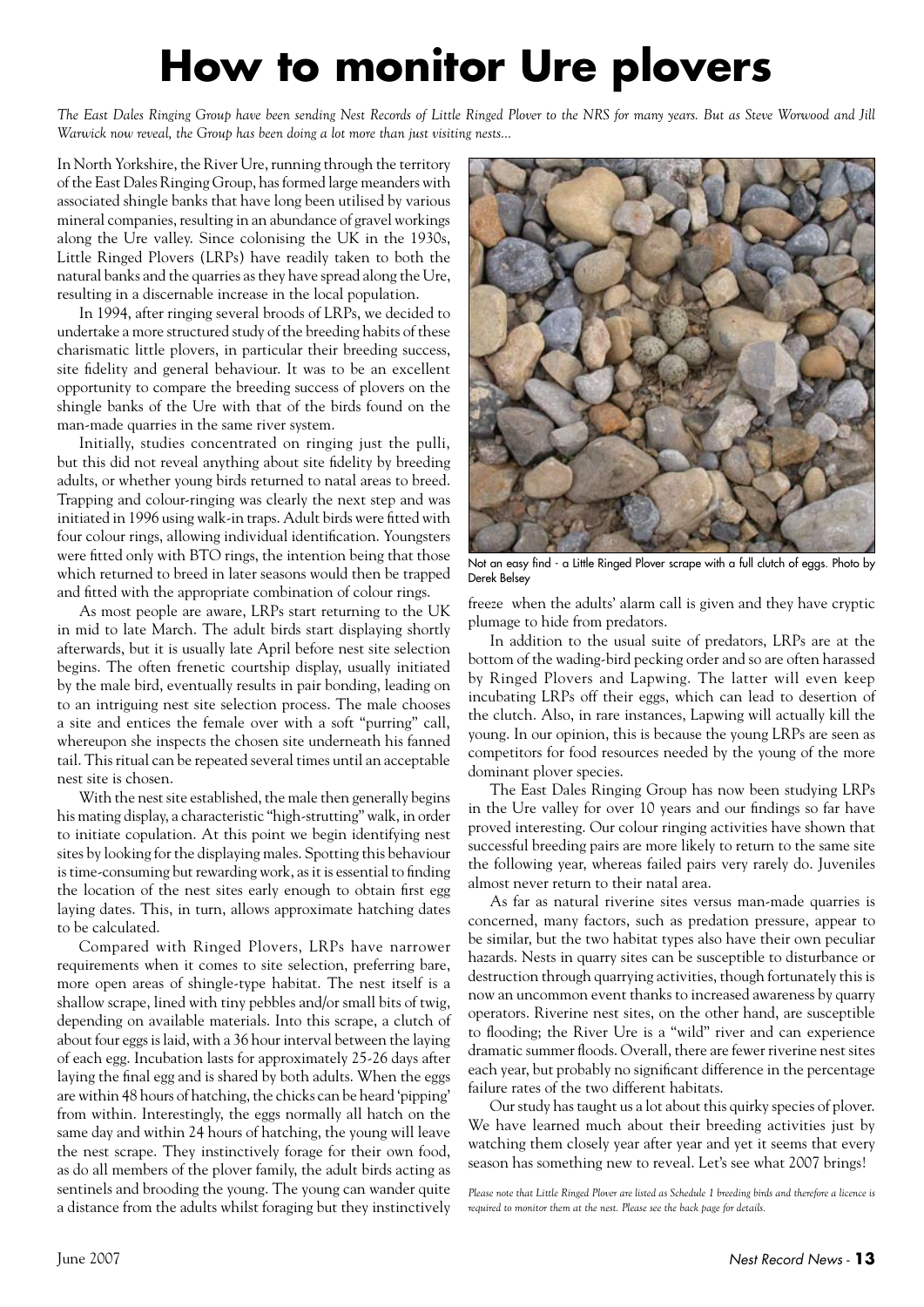### **A nested interest**

*As nest recorders, we tend to focus on the contents of a nest rather than the nest itself - Professor Mike Hansell takes a closer look at some current studies investigating nest structure*

It is another breeding season. Birds large and small are suddenly showing that special behaviour they generally exhibit for only a few days each year - nest building! These nests are a record of bird behaviour and as such should be collected for study just like any other breeding record. That's why the two major collections of bird nests in the UK are now working together to promote the collection of nests in the field.

The largest collection of nests in the UK is at the Natural History Museum at Tring. It contains nearly 4000 nests gradually acquired over the last 200 years from all over the world. This collection, curated by Douglas Russell, contains specimens of great interest, including nests of extinct species. Its aim is to provide a broad selection of nests representing as many of the world's bird families as logistically possible.

Douglas is currently undertaking a major update of the storage and cataloguing of this nest collection, allowing him to accurately assess its current historical and biological importance. Among the contributors of ornithological material to the Natural History Museum was the great 19th century ornithologist John Gould, a pivotal figure in the history of Australian ornithology and author of the monumental illustrated volumes of 'The Birds of Australia' (1840-48). The Natural History Museum acquired from Gould around 11,000 ornithological specimens, overwhelmingly bird skins, but including about 1,500 eggs and 100 nests. Figures 1 & 2 show two of these important nest specimens.

The other major collection of birds' nests in the UK is the National Nest Reference Collection of the Hunterian Museum of the University of Glasgow. Its focus is on British breeding species and it currently houses over 1000 nests and nest images, representing nearly half of the known 246 breeding species. It may well be the only museum in Europe to have taken on the task of forming a comprehensive national collection. It is curated by Maggie Reilly of the Hunterian Museum, with me working on nest acquisition. Our aim is to build up nest series that represent within-species variation as well as between-species differences in nest building. We therefore continue to

seek nests, not just of the rarer species but also of commoner species, especially groups of nests that are linked to a particular



Figure 1. The hanging, purse-like nest of the Mistletoebird (*Dicaeum hirundinaceum*), a species that is widely distributed in Australia, makes considerable use of spider silk.

survey or piece of research. A number of readers of Nest Record News have kindly contributed to this collection in the nine years since its foundation.

As you can see, the aims of the Natural History Museum and the Hunterian are complementary and so we have now agreed to coordinate work on the development of our collections. This cooperation should provide a unique collective resource within the UK, which will facilitate the study of this very special feature of bird biology.

#### **Studies of nests**

The National Nest Reference Collection has assisted both education and research projects. In the last year, photographs of nests in the collection were used by the Association for the Study of Animal Behaviour in the preparation of teaching resources for schools.

More recently, nests from the collection were supplied to Dr Charles Deeming and Miss Rosetta Blackman at the University of Lincoln. Rosetta was funded by a Nuffield Undergraduate Scholarship to develop a method for recording thermal conductance of songbird nests and then to correlate these values with attentiveness of the adults at the nest during incubation. It was hypothesised that nests with low

insulation would be built by birds that sat on their eggs for a high percentage of the day. Surprisingly, no correlation was found between the two, confirming that research generally raises as many questions as it answers. However, another very interesting trend emerged. The structure and thermal characteristics of Blackbird nests roughly

correlated with latitude, with Scottish nests being thicker and having better insulation. Charles hopes to extend this

Figure 2. The cup nest of the Eastern Spinebill (*Acanthorhynchus dubius*), a species found down the eastern side of Australia and in Tasmania. This specimen was collected in 1838 from Brown's River, Van Diemen's Land, Tasmania.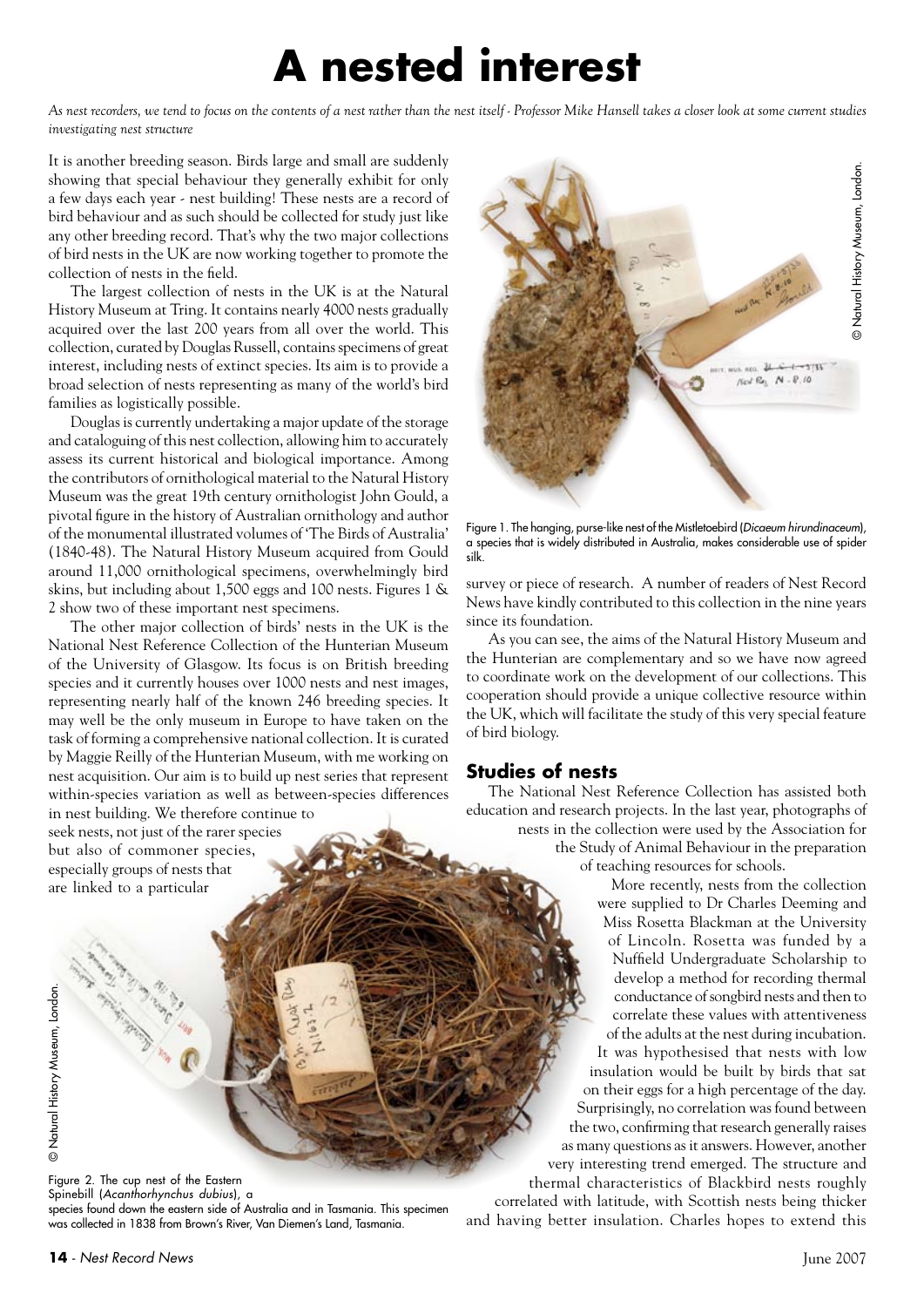study by examining characteristics of Blackbird and Robin nests constructed in 2007 for which records have been kept about location and nesting success.

Dr Sue Healy and I are currently conducting a study of cognition in bird nest building, funded by the Leverhulme Trust. It is often assumed that bird nest building is instinctive. However, it has been known for over 40 years that some African weaverbirds show substantial improvement in their nest building with experience, yet this has never been studied further. We wish to compare weaverbird nest building techniques with those of two species with a much simpler nest design - Blackcap and Garden Warbler.



Figure 3. A Robin nest with an identification tag being bagged-up, ready to send to the National Nest Reference Collection with its accompanying collection form.

#### **How you can help**

As well as sending in your nest records to the BTO, you can get even more value for conservation out of your hard-won nest finds by collecting them at the end of the season and sending them off to us. The National Nest Reference Collection will accept nests of all UK birds, although certain species will always be particularly in demand due to the requirements of the projects that we are involved with. As discussed earlier, Sue Healy and I are currently in need of Garden Warbler and Blackcap nests, whilst Charles Deeming is after nests of Blackbird and Robin. If you monitor any of these species this season, please help us by sending in your empty nests.

To do this, at the end of the season carefully remove each empty nest from its location, seal each one in a separate plastic bag (see Fig. 3), and fill out a nest collection form (available from me) for each. Then, simply send the nests to us at the National Nest Reference Collection - the more the better!

If you're interested, please do get in touch with me at the University of Glasgow for details and copies of the relevant collection forms. Helping to build the National Nest Reference Collection is a rewarding and simple addition to your nest recording activities, so please do contact us to get involved.

*Prof. Mike Hansell, IBLS, Graham Kerr Building, University of Glasgow, Glasgow. G12 8QQ . E-mail: m.hansell@bio.gla.ac.uk*

# **Certain Certhia**

*Following on from Allan Batnick's tale of attracting Crested Tits to nest boxes in the last issue, here is another success story - this time from Chris and Elspeth Rowe on the Isle of Wight.*

Having tried unsuccessfully for some years to entice nesting Treecreepers with wedge-shaped boxes, we decided to try bark attached to trees and found these were an instant hit. We erected our bark creations in a number of woodland sites, mostly deciduous. When siting the bark fixtures, we chose the sheltered side of large oaks with no live ivy growth and fixed them with screws at a height of about 1.7m. The bark fixtures were about 400mm by 400mm and usually had a large gap at the top and bottom due to the barrel shape of the bark pieces. The fixtures were placed under natural projections to minimise the gaps at the top, but the bottom gaps were left open. This did not seem to matter to the Treecreepers and in fact may have deterred titmice from claiming the fixtures. Two D-shaped entrance holes were cut out near the top of each side, immediately adjacent to the trunk.

Overall we had a high level of occupancy at almost every site. Many nests were started and seven progressed to at least the egg stage. Three of these nests were successful, fledging at least four young each. The successful nest sites were always the ones that fitted well at the sides, leaving a very narrow, deep chamber. At the end of the season we sent our seven cards off to the BTO and were pleased to be told that we had submitted the largest number of Treecreeper records for 2006. Not bad for a few bits of bark!



One of the Treecreeper bark fixtures sited directly below a branch, with a nest poking out below the bottom space and an entrance hole cut at the top. Photo by E. Rowe